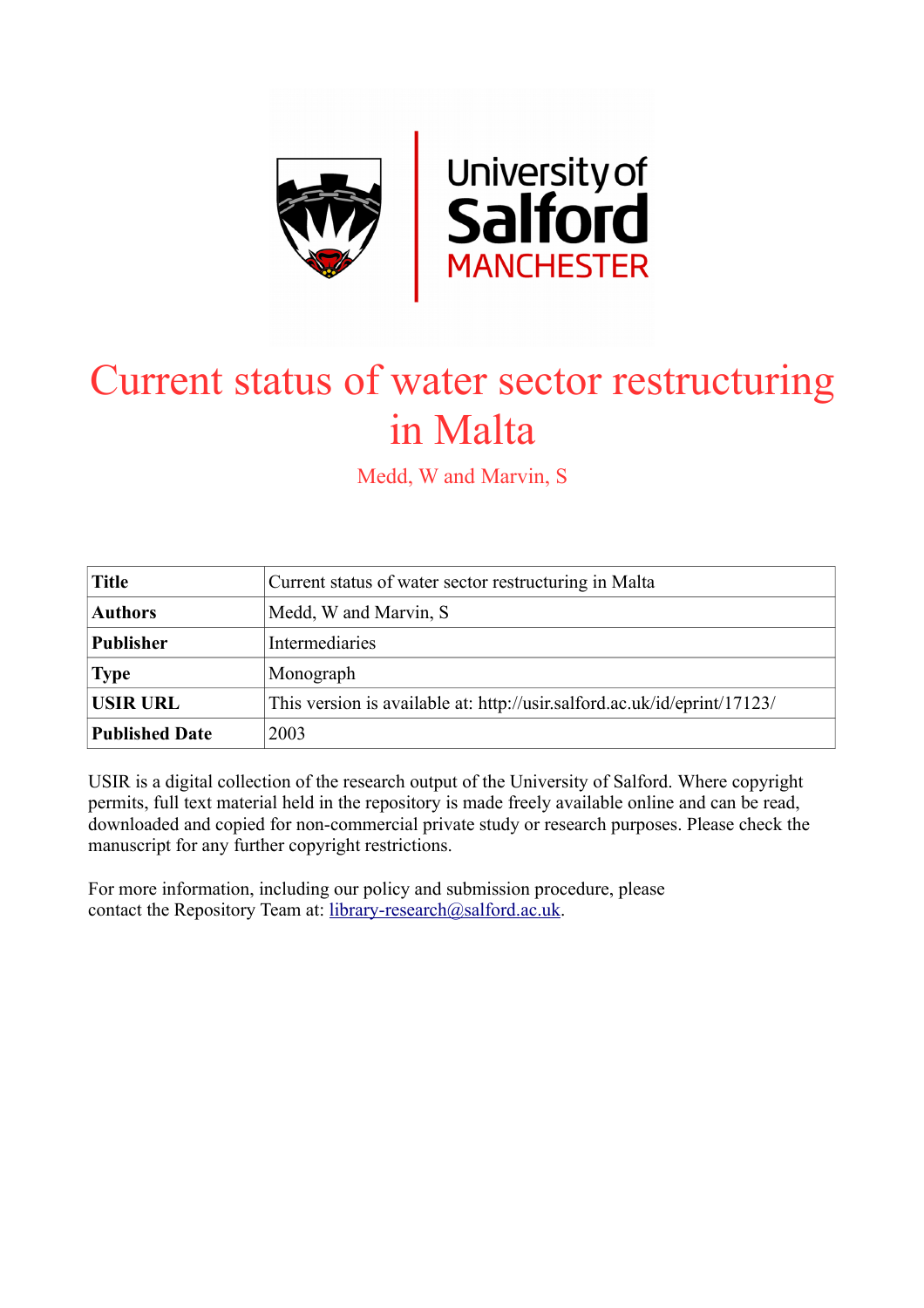**New intermediary services and the transformation of urban water supply and wastewater disposal systems in Europe**



**www.irs-net.de/intermediaries**

## **Working Paper**

# **Current Status of Water Sector Restructuring in Malta**

Dr. Will Medd and Prof. Simon Marvin Centre for Sustainable Urban and Regional Futures (SURF) University of Salford, United Kingdom Web: http://www.surf.salford.ac.uk Email: w.medd@salford.ac.uk

September 2003

"Intermediaries" is an international research project funded by the European Commission under the Framework 5 Key Action "Sustainable Management and Quality of Water (contract EVK1-CT-2002-00115) Duration: 11/2002-10/2005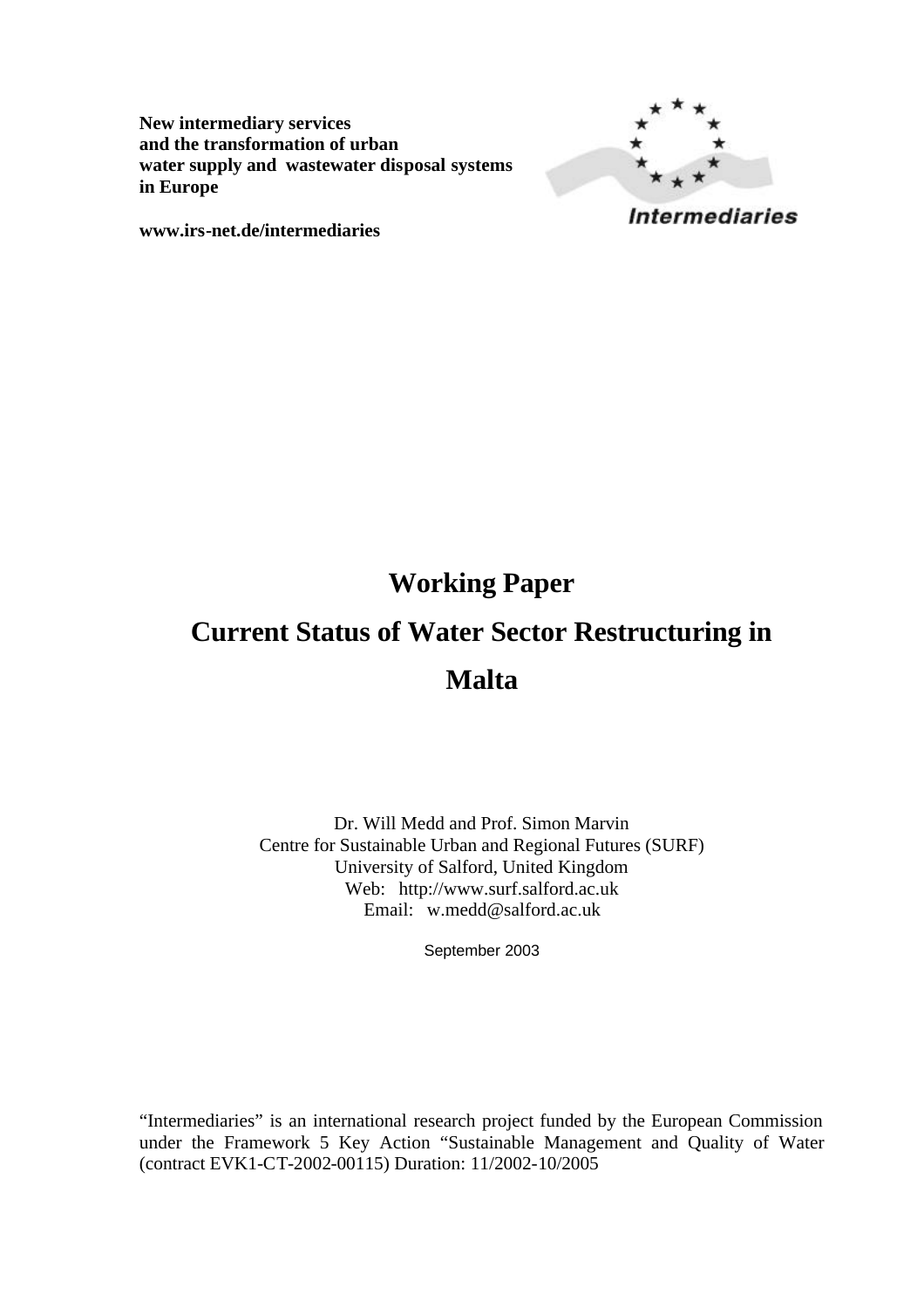*Copyright*: This paper must not be published elsewhere (e.g. mailing lists, bulletin boards etc.) without the authors' explicit permission and must not be used for commercial purposes. If you cite, copy or quote this paper you must include this copyright note, regarding the conventions of academic citation: Will Medd, Simon Marvin: Current Status of Water Sector Restructuring in Malta, Working Paper published by the EU-project Intermediaries (website: www.irs-net.de/intermediaries/WP1\_Malta.pdf)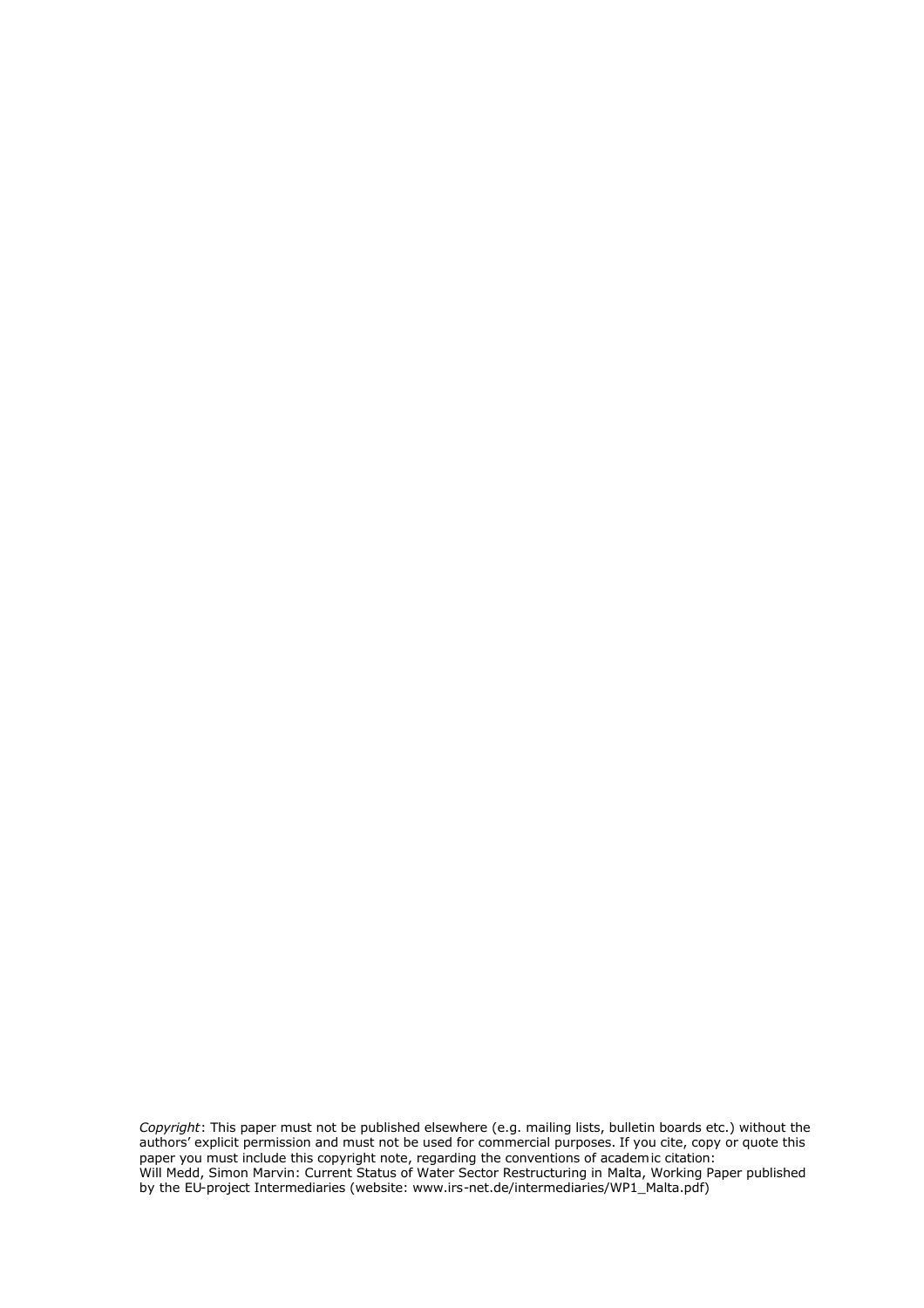| <b>Contents</b>                                                                                                                                                  | <b>Pages</b>            |
|------------------------------------------------------------------------------------------------------------------------------------------------------------------|-------------------------|
| The Intermediaries Project                                                                                                                                       | $\mathbf{i}$            |
| <b>Malta Executive Summary</b>                                                                                                                                   | iii                     |
| 1. Malta: Introduction                                                                                                                                           | 1                       |
| 2 The Maltese Water Sector: Technology and Institutions<br>2.1 Technical Organisation<br>2.2 Institutional Organisation                                          | $3 - 5$<br>3<br>6       |
| 3. Existing status of the water sector structure in Malta<br>3.1 Liberalisation in Malta<br>3.2 Key Issues and Debates<br>3.3 Restructuring and the Water Sector | $9-19$<br>9<br>11<br>15 |
| 4. Emerging Trajectory of the structure of the Water Sector<br>4.1 Key debates<br>4.2 Key influences                                                             | $20 - 25$<br>20<br>21   |
| 5 Summary                                                                                                                                                        | 26                      |
| Endnotes                                                                                                                                                         | 27-30                   |

Acknowledgements: we are grateful for comments on an earlier draft of this report from Maltese experts Mr Bjorn Bonello (Utilities Topic Paper Co-ordinator, Malta Environment and Planning Authority) and Prof. Dominic Fenech (Professor of History, University of Malta), and from Ross Beveridge (from the Intermediaries team).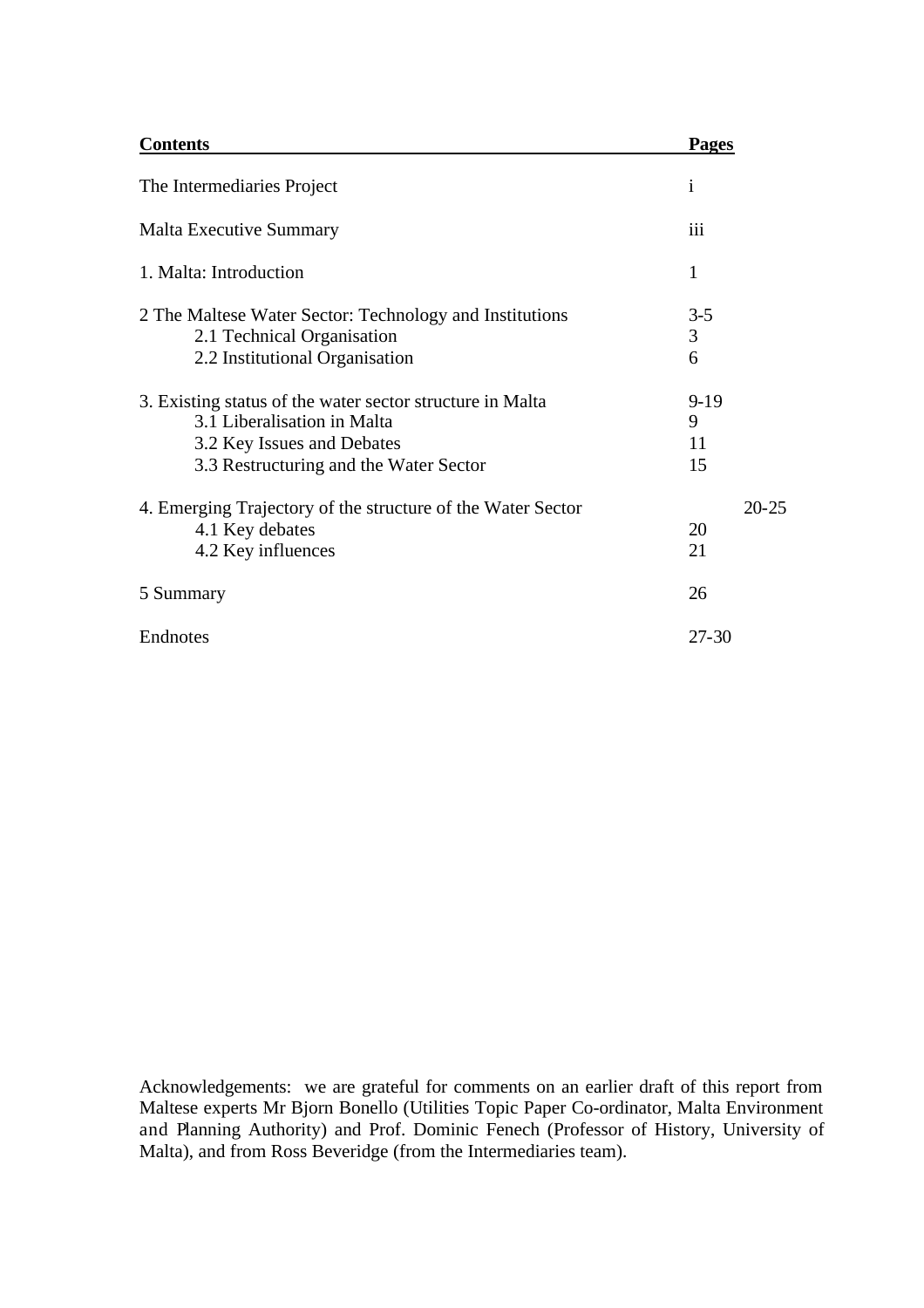### **The Intermediaries Project:**

### **New intermediary services and the transformation of urban water supply and wastewater disposal systems in Europe**

This report forms part of a wider EU Framework 5 project "New intermediary services and the transformation of urban water supply and wastewater disposal systems in Europe" is an EU Framework 5 project under the Programme Key Action "Sustainable Management and Quality of Water" (contract no. EVK1-CT-2002-00115). The project fills a knowledge gap on the current restructuring of the water sector across Europe by mapping the development of intermediary activities and organisations and assessing whether, in what ways and in what institutional and organisational contexts these services can accelerate the application of resource-saving technologies and social practices.

### **Reviewing the Accession States**

The first work package of the project is a review of current status of water market liberalisation across Europe, providing an institutional backdrop for context-sensitive analysis of intermediary activities. More specifically our review focuses on the current status of the accession states. The comparative report and working papers for each accession state are available on the website.

### **Methodological Challenges**

There are particular methodological challenges involved in reviewing the processes of restructuring across the accession states. There are relatively few academic or policy accounts of the processes of water sector transition in the accession states. There are also few secondary sources available through web-based and/or library searches. Consequently:

- There are few secondary sources documenting changes we can be used to clarify the validity of the findings
- Rapid change in some of the accession states means it is difficult to provide up to data and reliable information
- Large variability in the application of policies within countries means that careful consideration between intention and actuality must be taken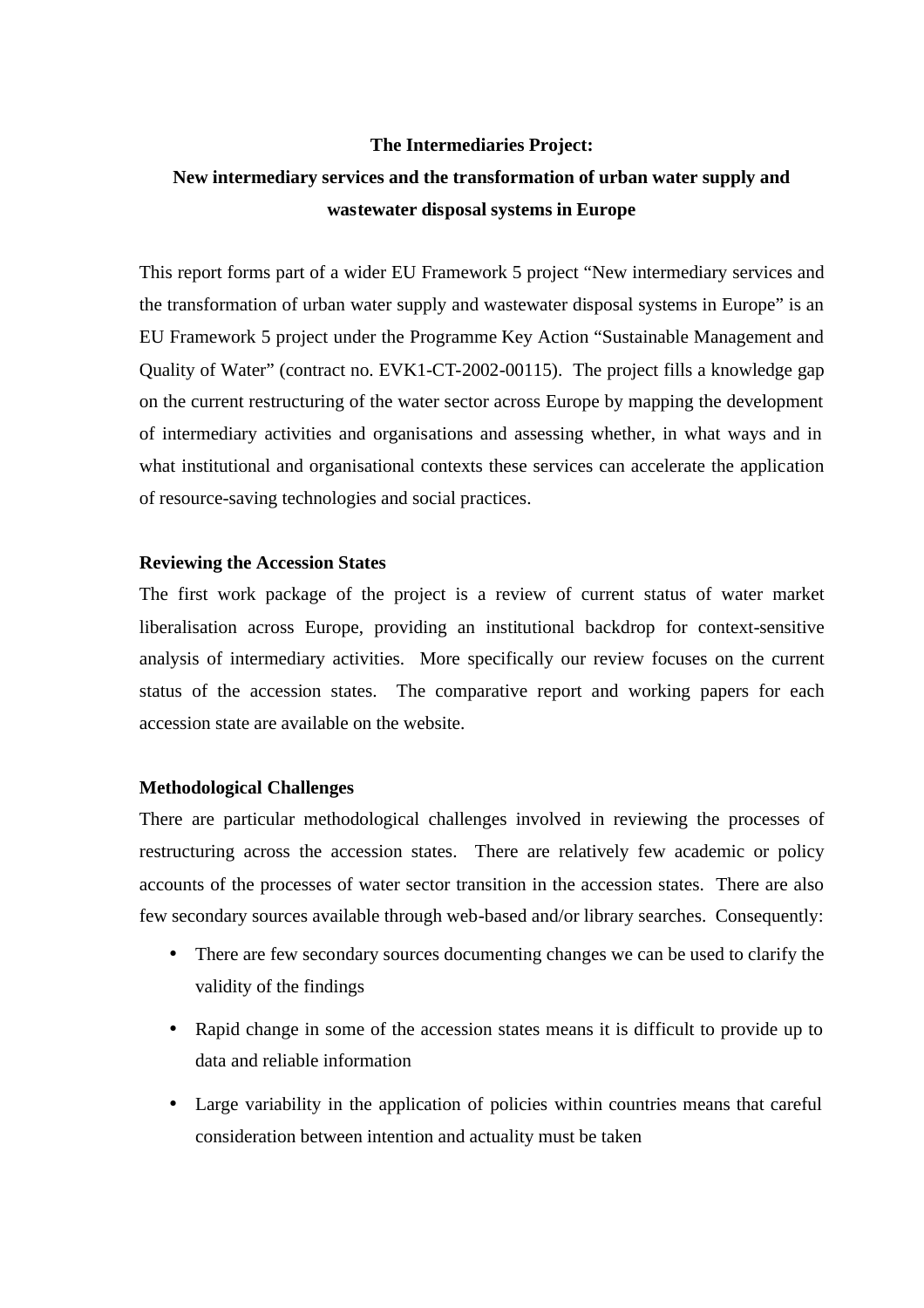Given these source limitations each country report has also been reviewed by a country representative with expertise in the water sector and subsequently revised in response to their feedback.

### **Working Definitions**

In order to allow comparisons of the Accession states the project has developed simple working definitions:

- Liberalisation: Reforming legal frameworks to permit and regulate competition in the water market.
- **Commercialisation**: Adoption of business management practices characteristic of the private sector in order to improve the efficiency, effectiveness and/or market position of a water/sewage utility.
- **Privatisation**: The transfer of ownership, responsibility or service provision from the public to the private sector.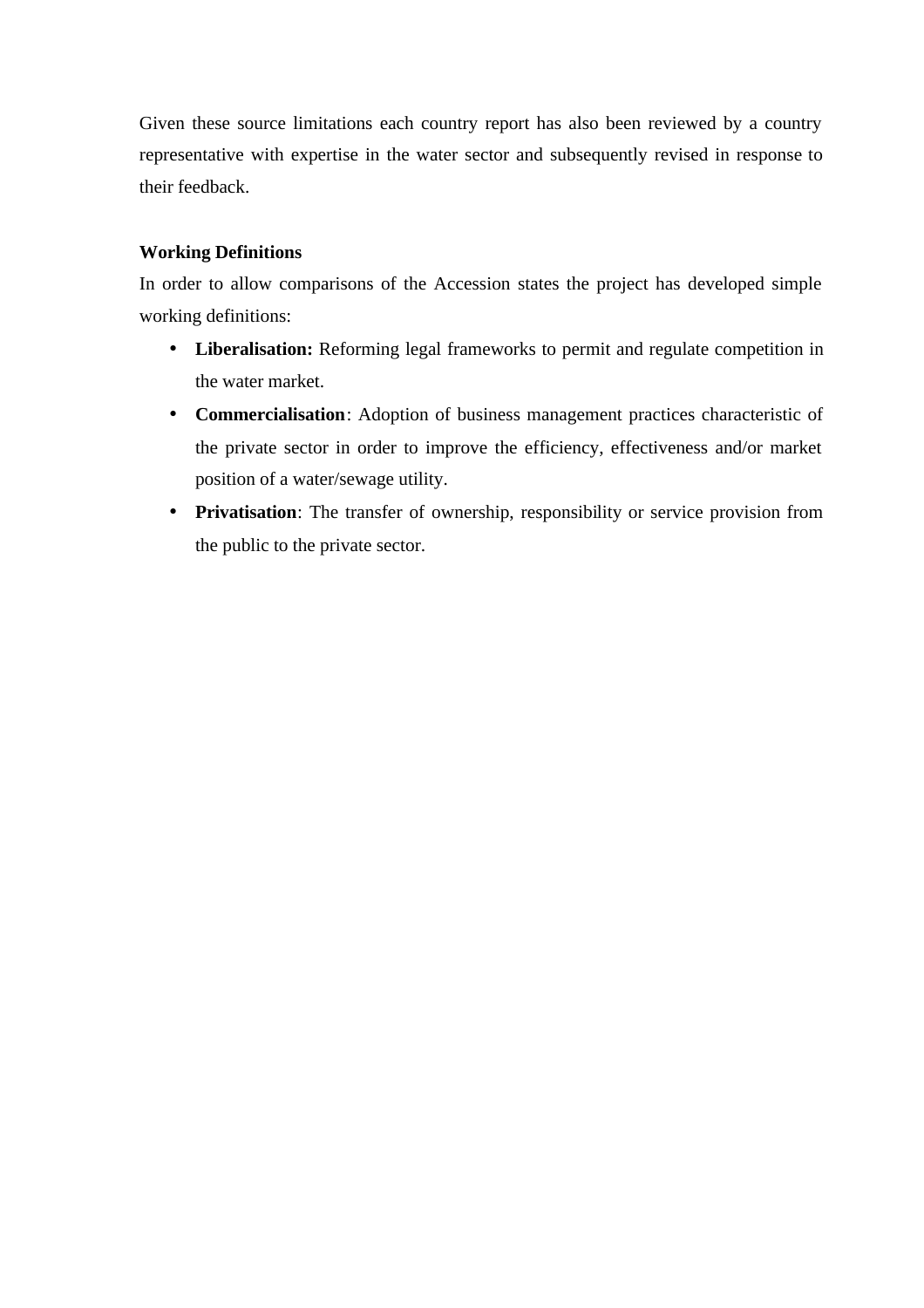### **Malta**

### **Liberalisation**

The water sector has not been liberalised. The Water Services Corporation Act (1991) grants exclusive rights to state owned public utility, the Water Services Corporation (WSC). As a monopoly WSC has exclusive rights for the acquisition, production, sale, distribution, exportation and disposal of domestic, commercial, and industrial water. The Malta Resources Act (2000) established the Malta Resources Authority as an autonomous and independent regulator with the function of regulation of treatment, storage, disposal, use or re-use of sewerage, waste-water, sludge, and storm water run off, provision of public sewerage systems, re-use of treated effluent and disposal of sewerage.

### **Commercialisation**

The WSC has distinct management units - Corporate Services, Communications, Management Information Systems, Groundwater Operations, Gozo, Technical Support Services, Distribution Operations. WSC also has two subsidiary organisations with separate management (the Institute for Water Technology and Malta Desalination Services Ltd.). WSC also places increased emphasis on making efficiency gains (through metering, billing, reduction in leakage) and cost-cutting. Finally, WSC contracts out work where appropriate on a commercial basis.

### **Private Sector Involvement**

Private sector involvement of water in Malta is limited because of the exclusive rights given to the Water Services Commission. However, private forms of provision are present in the form of private uptake from wells in the agricultural sector, private Reverse Osmosis polishing plants in, for example, hotels, and in large scale provision of bottled drinking water.

### **Country specific issues**

Malta is classified as 'water scarce' with the lowest natural water resource per capita of the Mediterranean countries. Malta also has the highest government budget deficit of the accession states.

### **Future Trajectories**

Water is perceived as a precious resource in Malta and there is widespread consensus that private sector involvement and liberalisation of the water and waste water sector should be limited. Instead, developments are likely to focus on improving efficiency gains (e.g. through further commercialisation, technological development and infrastructural investment) while addressing environmental concerns (e.g. improving use of second-class water).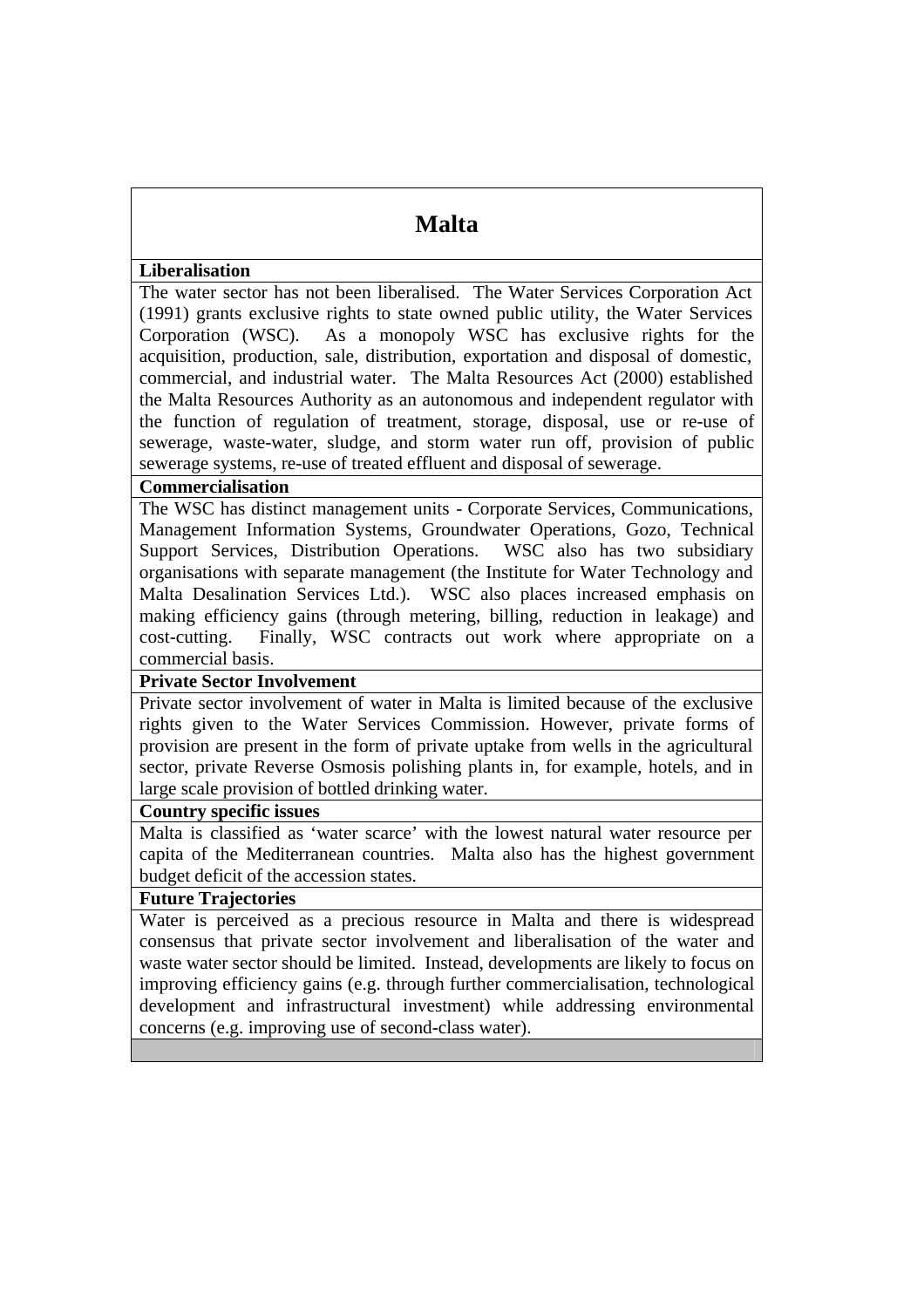### **The Status of Water Sector Liberalisation in Malta**

### **1. Introduction**

Two key challenges face the governance of the water sector in Malta. First, Malta is classified as 'water scarce' with the lowest natural water resource per capita of the Mediterranean countries. There is widespread consensus that water is a fundamental national resource that must remain the national ownership. Second, Malta has the highest government budget deficit of the accession states. There are therefore immense pressures to keep down the costs of government expenditure. Coupled together this creates a pressure to ensure that water is produced, distributed, consumed, and re-used in effective and efficient ways.

The governance of the water sector in Malta therefore has particular characteristics that mark the limits to liberalisation on the one hand, while also opening up possibilities for commercialisation on the other. While liberalisation processes, that is legislation opening up the water sector to competition, have to varying degrees been applied across different infrastructures in Malta, the perception of water as a precious resource means that exclusive rights have been granted to a state owned public utility, the Water Services Corporation (WSC). However the setting up of the WSC in 1991 as a separate company, and the structure of WSC - with distinct management units, subsidiary organisations, emphasis on efficiency gains and contracting out - are indicative of processes of commercialisation, that is processes of transferring business practices to the public sector. Further still, while privatisation of water in Malta is minimal because of the exclusive rights given to the Water Services Commission, private forms of provision are nonetheless present in the form of private uptake from wells in the agricultural sector, private forms of polishing plants check], for example in hotels, and in the large scale provision of bottled drinking water.

Technological developments in Malta are also important to consider. The success of the development of Reverse Osmosis (RO) desalination means that full capacity of RO infrastructure is not used. The urgency of water scarcity is therefore less than it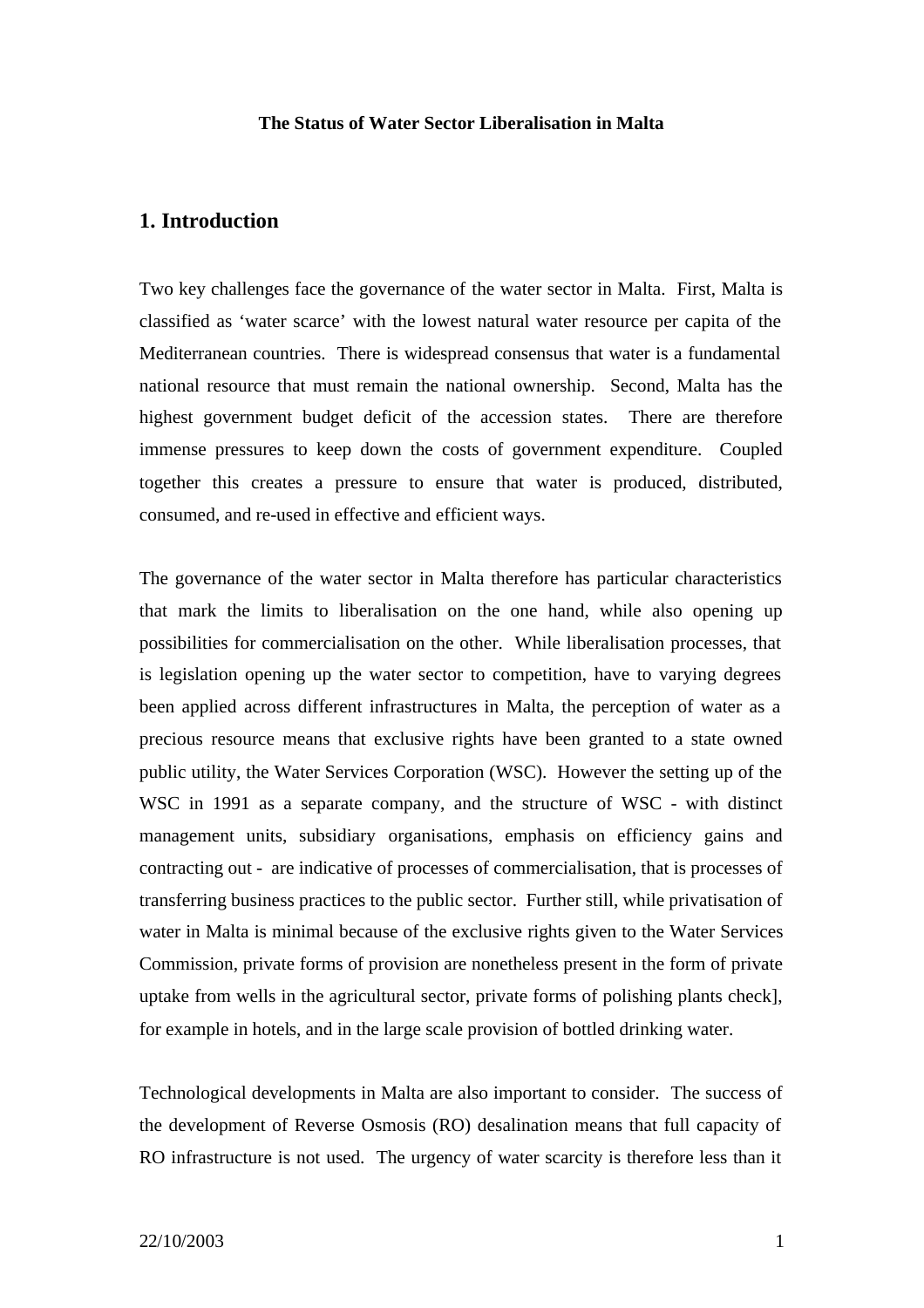might be and yet this is coupled with the high energy usage needed for RO production, which thus incurs high expenditures. Indeed, in recent years, the WSC has incurred financial difficulties in relation to the RO plants. Another aspect of such technological development is the development of private RO polishing plant [check these/is this what they are?]. This is opening up new forms of private provision of water within the island that raises some questions about the legal validity of the monopoly status of the WSC.

Future developments of the water sector in Malta focus on improving efficiency gains (e.g. through further commercialisation, technological development and infrastructural investment) while addressing environmental concerns (e.g. improving use of second-class water). Key tensions within these developments involve the extent to which the WSC and the State are responsible/accountable for the cost of infrastructural investment and the claims made by private developers. For example, while the WSC is given monopoly rights to water, that private provision still remains and is indeed being further developed this raises challenges to the justification for the monopoly i.e. the monopoly is granted on the basis that water is a scarce resource and yet it appears – even if marginal – the monopoly is failing to meet water needs. Private provision may be seen to develop further.

Joining the EU will also have implications for the governance of water in Malta. Already in place are the organisational and policy arrangements for improved water monitoring …

The report is structured as follows. Section 1 provides an introduction to the water sector, highlighting the development of the current infrastructure arrangements and the institutional organisation. Section 2 briefly overviews the general processes of liberalisation in Malta and then looks at the specific processes of liberalisation, commercialisation and privatisation. Section 3 highlights some of the key debate and influences in relation to the future trajectories of the water sector and summarises the report.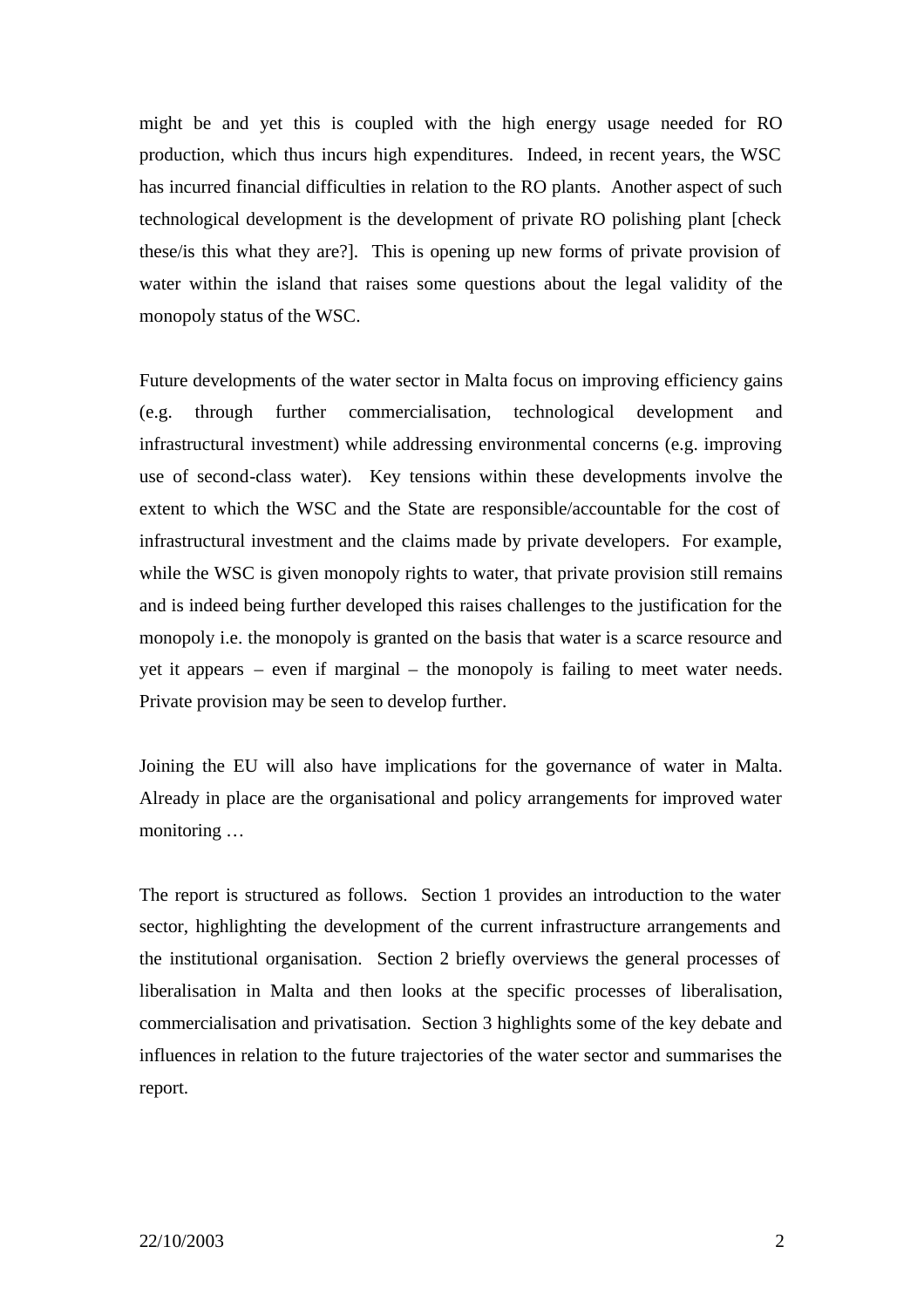### *Status of Report*

The report is based on secondary material through library and web-based research and has been subject to review by two country experts and changes made in response to their comments.

- Area of Maltese Islands: 316 sq. km
- Population: approx. 388,000 (projected 420,000 2015)
- Population Density: 1,200 per sq. km  $(8 \text{ times EU average}) (+ 1.2 \text{ mill tourist})$ per year)
- Agricultural land: decreased to 35% (less than 11,000 hectares) in last 50 years
- Built up area: increased from 7% to 21% (3 times EU average).

### **2 The Maltese Water Sector: Technology and Institutions**

In order to understand some of the processes of liberalisation, privatisation and commercialisation, it is important to understanding some for technological infrastructure of the water sector and to give an overview of the institutional arrangements for its management. This section first gives an overview of the technical organisation of drinking water and sewage and waste-water. It then overview the institutional organisation of both drinking water and sewage and wastewater.

### **2.1 Technical Organisation**

### Drinking Water<sup>i</sup>

Malta is defined as 'water scarce' (per capita yearly fresh water resources are below  $1000m<sup>3</sup>/cap/y<sup>ii</sup>$  and has the lowest natural water resource per capita of the Mediterranean countries. Malta is without rivers and lakes and the main sources of freshwater are from two aquifers, a perched aquifer (now primarily the source of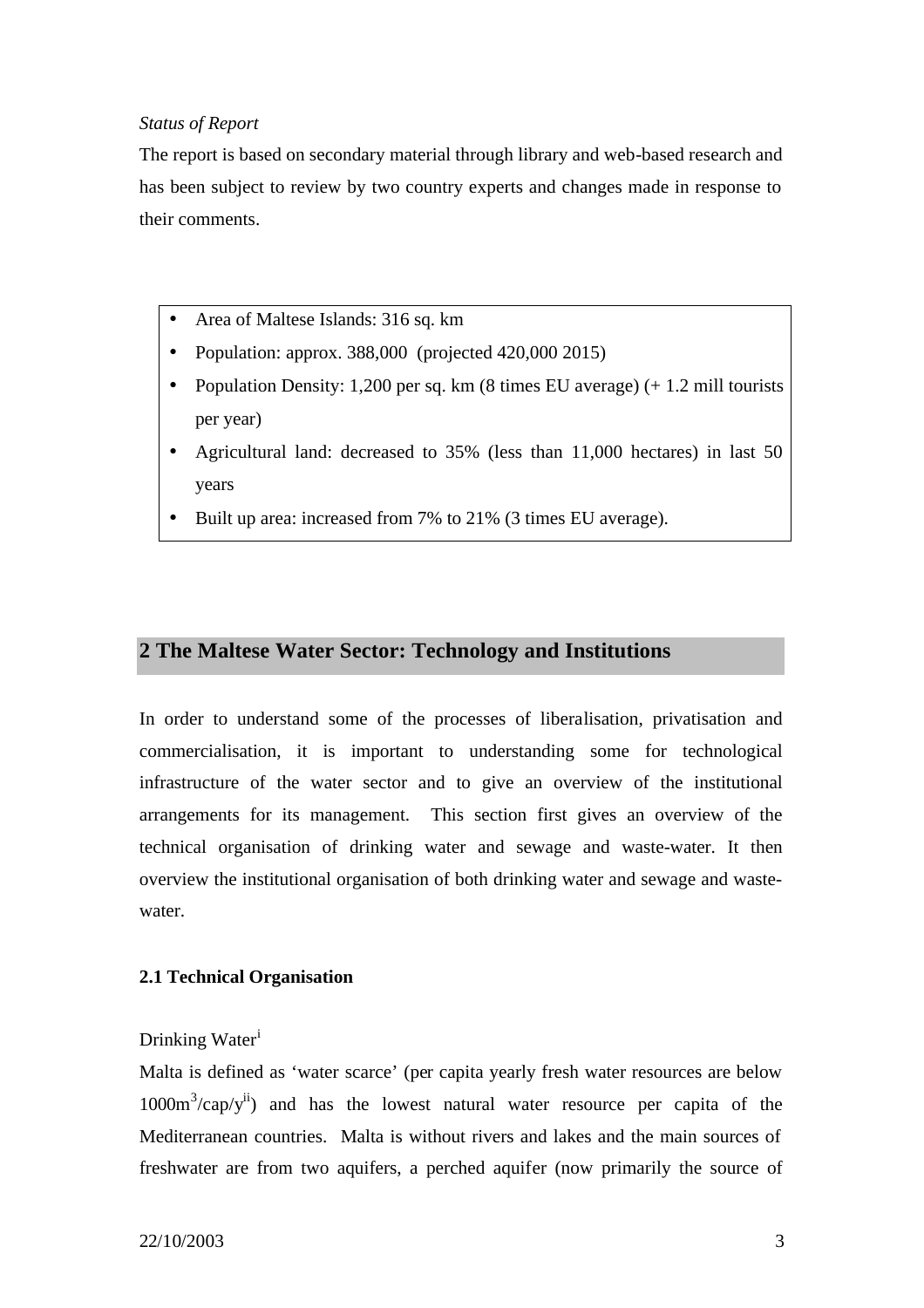irrigation) and a mean sea level aquifer (MSLA) in which freshwater floats on top of the saline water. Since the  $17<sup>th</sup>$  Century historically a variety of methods have been developed for the extraction, production, maintenance and distribution of potable water. These have included the development of: wells, boreholes, sterilization with chlorine, closing open channels, excavating connection and diving galleries, pumping stations, ground water drilling, desalination (by distillation, thermal flash and reverse osmosis)<sup>iii</sup>. Currently the main sources of potable water are groundwater uptake from the MSLA (using boreholes (113), pumping stations (13) and springs(18) and desalination by Reverse Osmosis (RO) (4 plants - 3 seawater and 1 brackish). These two sources are blended (due to high nitrate concentration in the groundwater) and stored in 2 reservoirs. The reservoirs have capacity for 3 days of national supply though only approximately 50% of RO capacity is used<sup>iv</sup>. In addition, there is the importation and production (with polishing plants) of bottled water and the production of water by on site commercial and domestic RO plants.

### Box 4: Basic Data on Water, Wastewater and Sewerage<sup>v</sup>

### *Potable water*

- Yearly (August 2000 -July 2001): 33.5 million  $m^{3(20)}$
- 50% Groundwater uptake, 50% Desalination (this varies, for example 1994/5, and at times in 2002, it was reported as 35% Groundwater and 65% Desalination). Only 50% of desalination capacity is reported as being used.
- Reservoirs hold approximately  $300,000 \text{ m}^3$  which is at least 3 days supply
- 2,200 km of pipe-work, 1,700k m service pipe-work, supplying 214,000 accounts

### *Sewerage and Waste Water*

- nearly 100% of household connected (1000 households have cesspits emptied)
- 10% of sewerage is treated, the rest is disposed at sea
- Sant' Antnin Sewerage Treatment Plant produces estimated 2 million m<sup>3</sup> of second class water.
- 8% of population connected to wastewater treatment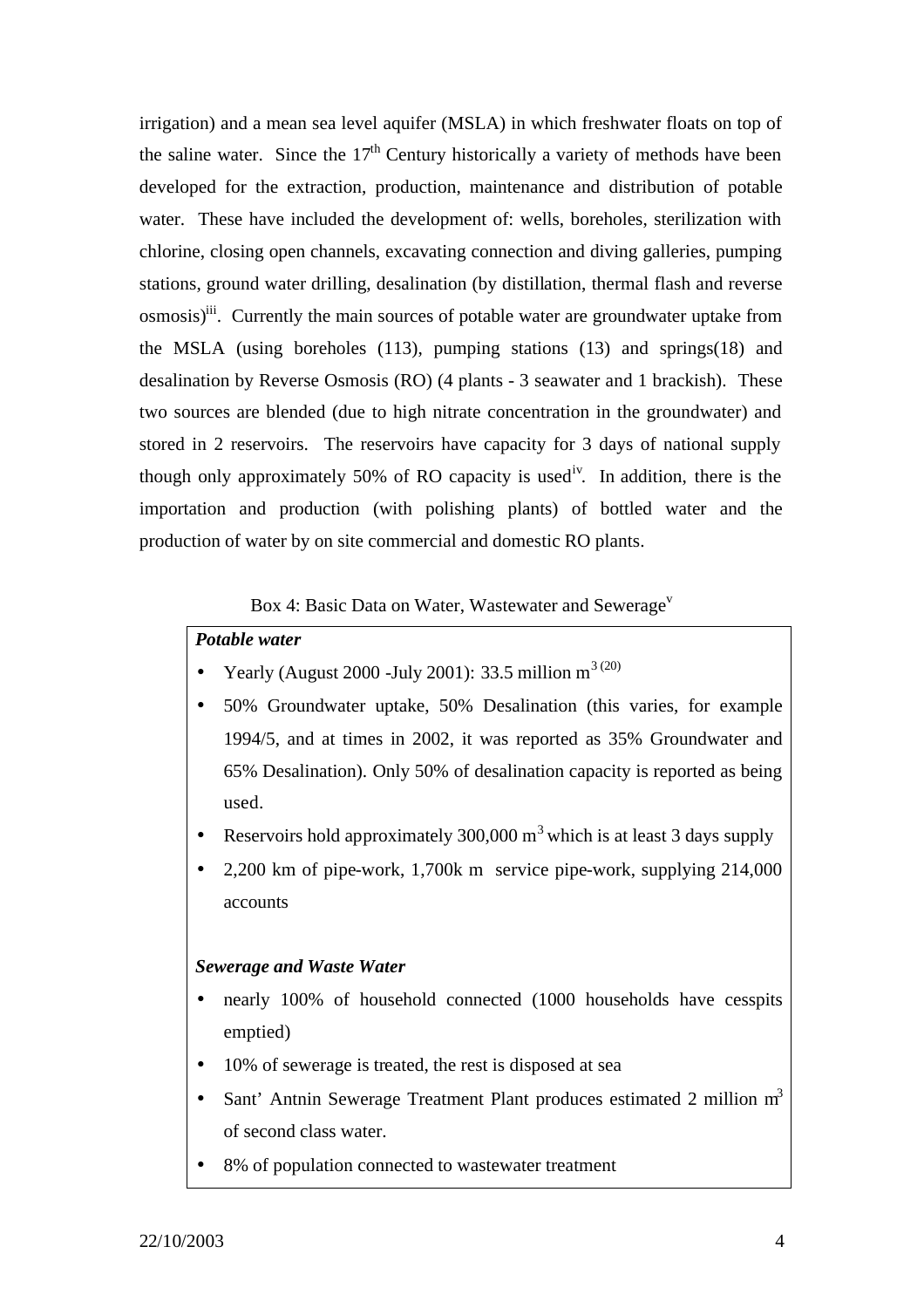- 80% of treated effluent goes to irrigation, 20% to textile-manufacturing sector
- 6 second-class reservoirs which hold a total just under 12,000m, which is about 1 day's supply.

### *Key Reports on Water Quality*

- *:*Water Services Corporation (2000) Report on the Quality of Potable Water Supplied Consumers through the Public Distribution System in the Maltese Islands. WSC
- Axiak, V. and Summut A. (2002) The Coast and Freshwater Resources in State of the Environment Report for Malta 2002. Ministry for Home Affairs and the Environment. August.

### Waste water and Sewerage

Nearly 100% of households are connected to the sewerage network (with 1000 households not connected who have cesspits emptied weekly) that is largely laid underground (moving with gravity and pumping stations in some locations). There are 3 main sewerage outfalls on both Malta and Gozo where untreated sewerage is discharged. There is one large-scale sewerage treatment plant (Sant'Antnin Sewerage Treatment Plant) that accounts for 10% of the sewerage<sup> $\vec{v}$ </sup> and this produces secondclass water for use by industry and agriculture that is stored in 6 reservoirs. The sludge from this treatment is discharged at sea. Under the Structural Plan, 3 more plants are to be constructed closing three of four of the marine discharge outlets. There are also plans to develop treatment of animal waste (currently discharged into cesspits or illegally into the public sewerage system), and for sludge to be processed before disposal.

Drainage involves nearly 100% connection of inhabitants and enterprises . Though there are 6 reservoirs for second-class water (storing approximately one days supply), urban-waste water still largely goes into the sewerage system. Increased collection of storm water run off is planned, having been exacerbated by extensive development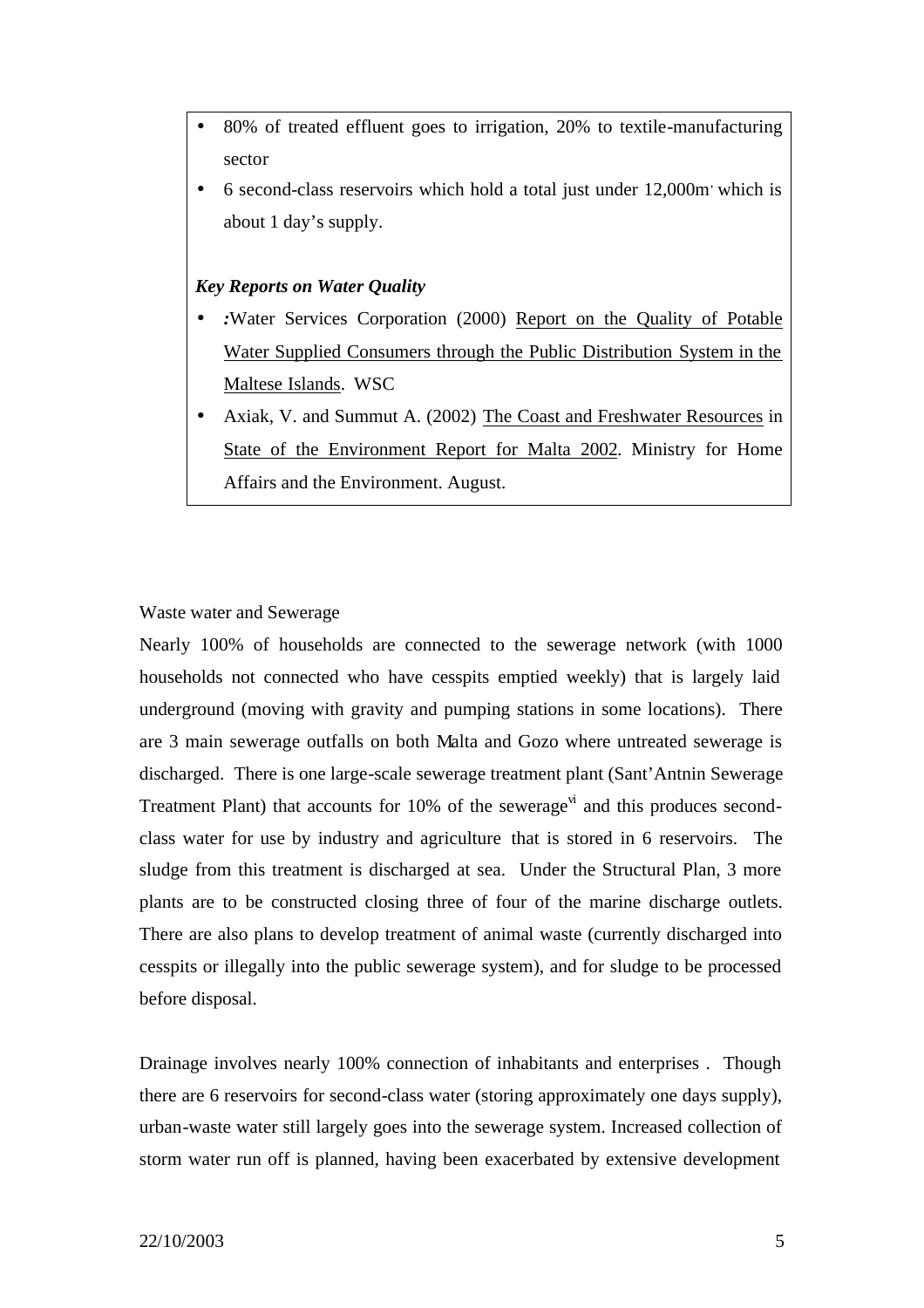decreasing impermeable areas. The aim is to maximise water use as well as decrease flooding. An urban waste-water treatment plant is also planned in Gozo.

### **2.2 Institutional Organisationvii**

### *Drinking Water*

The Water Services Corporation is a state owned public utility company (established in 1991). Its mission is to 'achieve a more rational and economic use of water in the Maltese Islands through the maintenance of an equilibrium between supply and demand, and to support the general social and economic development while protecting the environment'<sup>viii</sup>. WSC is responsible for the production and distribution of water in the Maltese Islands (see Box 5 for details of the WSC's exclusive rights'). Consisting of around 1200 employees the WSC has, following restructuring in 2000 and subsequent development, several units (Corporate Services, Communications, Management Information Systems, Groundwater Operations, Gozo, Technical Support Services, Distribution Operations). WSC also owns the Institute for Water Technology (IWT) and Malta Desalination Services Ltd. (see below).

The IWT was established in 1993 with the mandate to undertake research, development, investigation education and international exchange in the field of water related issues. Owned and funded by the Water Services Corporation, the Institute is under separate management with clearly defined domestic objectives as well as broader international mission within the Mediterranean, Europe and the Middle East The Institute's primary objective is the development of the Corporation's workforce, but it also provides training facilities for the private sector.

MDS Ltd. 'produces' water by Reverse Osmosis desalination. It was set up in 1997 as a subsidiary of the WSC (taking over running of RO plants from foreign contractors) with the aim to 'design, build, operate and maintain Reverse Osmosis Plant and associated facilities in the most efficient manner, utilising the latest technology available, while respecting and protecting the environment' (see www.mds.com.mt).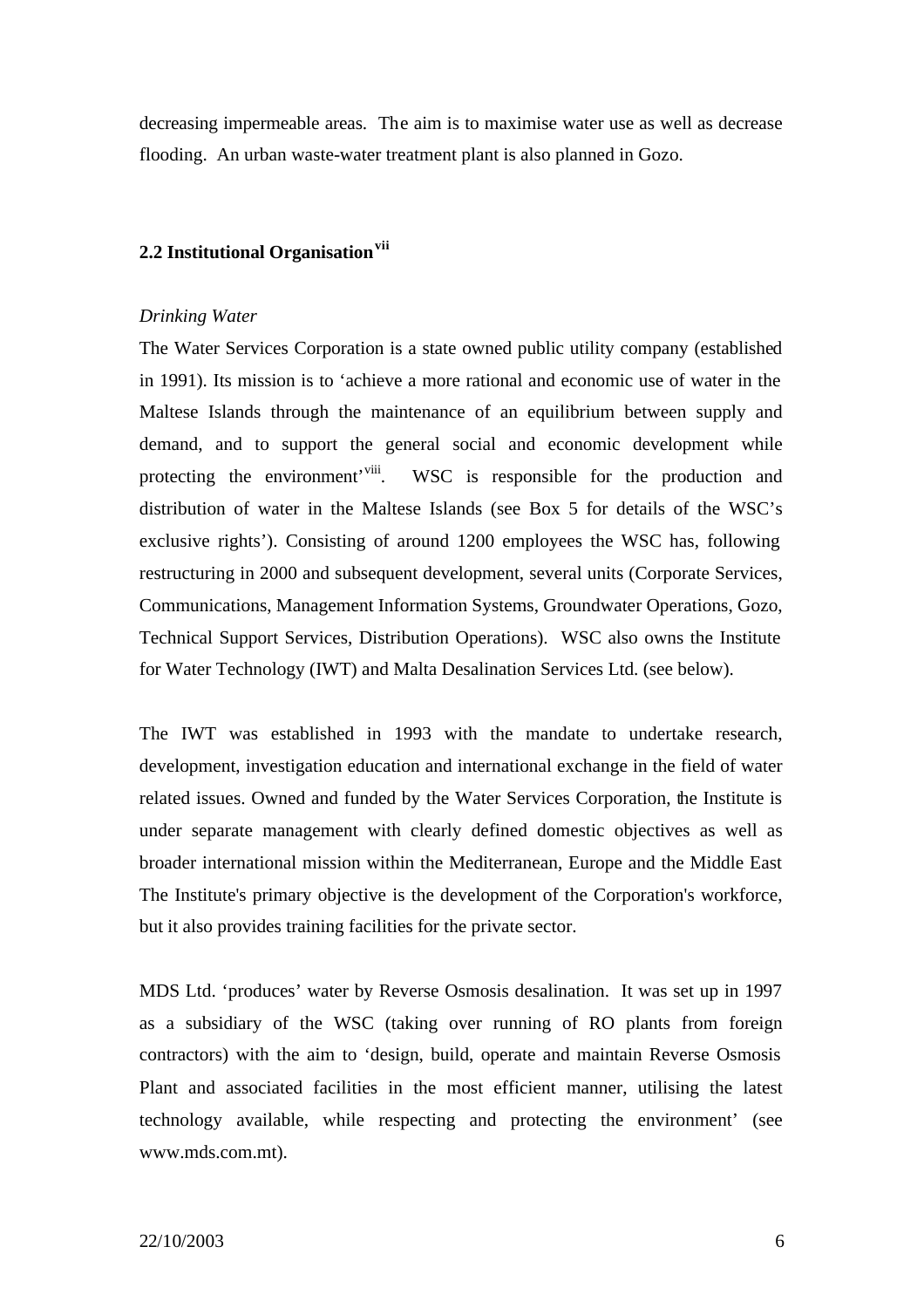Water is metered by individual tenement and the government gives a subsidy for the price of water to the WSC. The subsidy has been the lowest in the history of the WSC at Lm 10.067 but is likely to rise in the next financial year to accommodate increased wages and increased RO production<sup>ix</sup>.

Box 5: Exclusive rights to the  $WSC^x$ 

- Acquisition, production, sale, distribution, exportation and disposal of domestic, commercial, industrial and other purposes
- Conservation, augmentation and operation of water resources and sources of supply
- Functions related to water conservation, supply and distribution as may be deemed appropriate
- Treatment disposal and reuse as appropriate of sewerage and waste water
- Provision for the use of stormwater run-off and rural areas

#### *Sewerage and Waste Water*

The Ministry for Resource and Infrastructure (established on  $1<sup>st</sup>$  March 2002)<sup>xi</sup> has a wide remit concerning major infrastructure works and projects. Ultimately it is responsible for the WSC (which remains a publicly owned corporation). Its main operational unit is the Works Division within which is the Drainage Department<sup>xii</sup>. The Drainage Department's main objective is to 'upgrade the existing sewerage network to the required level, so as to enable it to cope with both present and future demands, in the same time ensuring the maintenance and further development of the same". In addition, the Works Division also has responsibility for the Sewerage Master Plan which has key goals of 'reducing direct sewerage outfall into the sea and increasing the availability of second class water for irrigation and industrial purposes'. Note while the Department does provide some services (treatment and distribution of  $2<sup>nd</sup>$  class water to agriculture and industry (treatment located at Sant'Antin); emptying of legal cesspits, and sewerage extensions) private household connections are undertaken by a private Trenching Contractor

### *Regulation*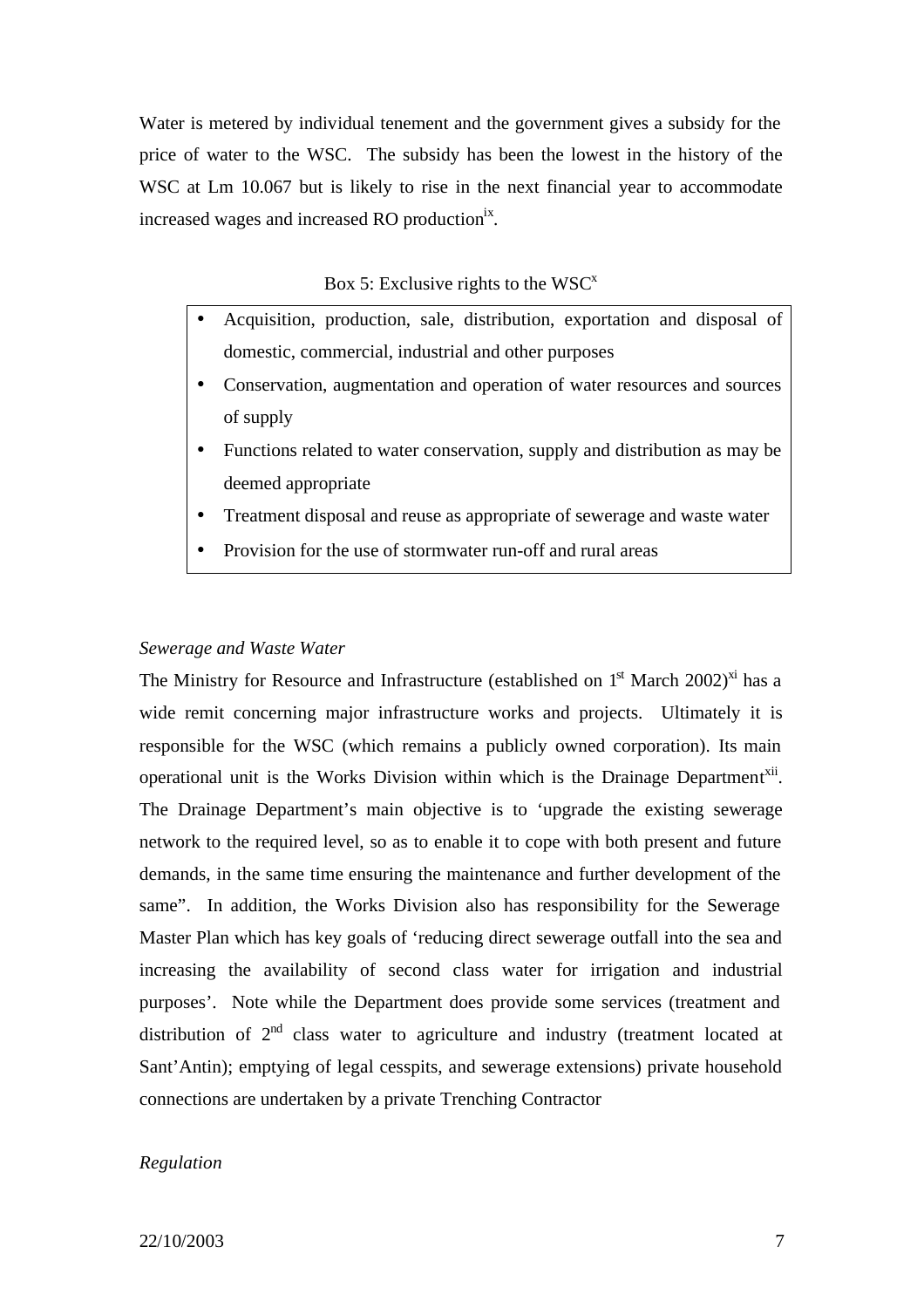The Malta Resources Authority was set up as an autonomous regulator independent from the corporations that provide resources. It took over the regulation function of WSC in 2001 (following MRA ACT in 2000). The MRA Act gives the MRA the function of regulation of treatment, storage, disposal, use or re-use of sewerage, waste-water, sludge and storm water run-off, provision of public sewerage systems, re-use of treated effluent and disposal of sewerage. Bathing water is the responsibility of the Environment Health Branch (Department for Public Health and Environmental Health Unit of the Ministry of Health) and the Environment Protection Department (of the Ministry of Environment). The former is responsible for bacteriological and viral parameters while the latter is responsible for monitoring physico-chemical parameters. Both departments are responsible for the quality of bathing water. Drinking water quality is the responsibility of the Public Health within the Ministry of Health, with both the division and the WSC monitoring drinking water.

Box 6: Key Legislation on Water, Wastewater and Sewerage

- **1972 Food, Drugs and Water Act:** prohibit the contamination of pollution of water from any source
- **1991 Water Service Corporation Act:** established the Water Services Corporation and its responsibilities.
- **1993 Sewerage Discharge Control Regulations** (N8/93): regulates all discharges into the sewerage system.
- **2000 Malta Resources Authority Act:** established Malta Resources Authority and its responsibility to regulate and monitor, all practice, operations and activities relating to water (including groundwater and storm-water), energy and mineral resources, with the obligation of formulating and implementing resource management strategies.
- **2001 Environmental Protection Act:** established Environmental Protection Authority and prohibits any discharge into the sea, disposal and dumping of certain substances on land without a written permit. This act, along with subsidiary acts, will implement most of the provisions of environmental acquis<sup>xiii</sup>.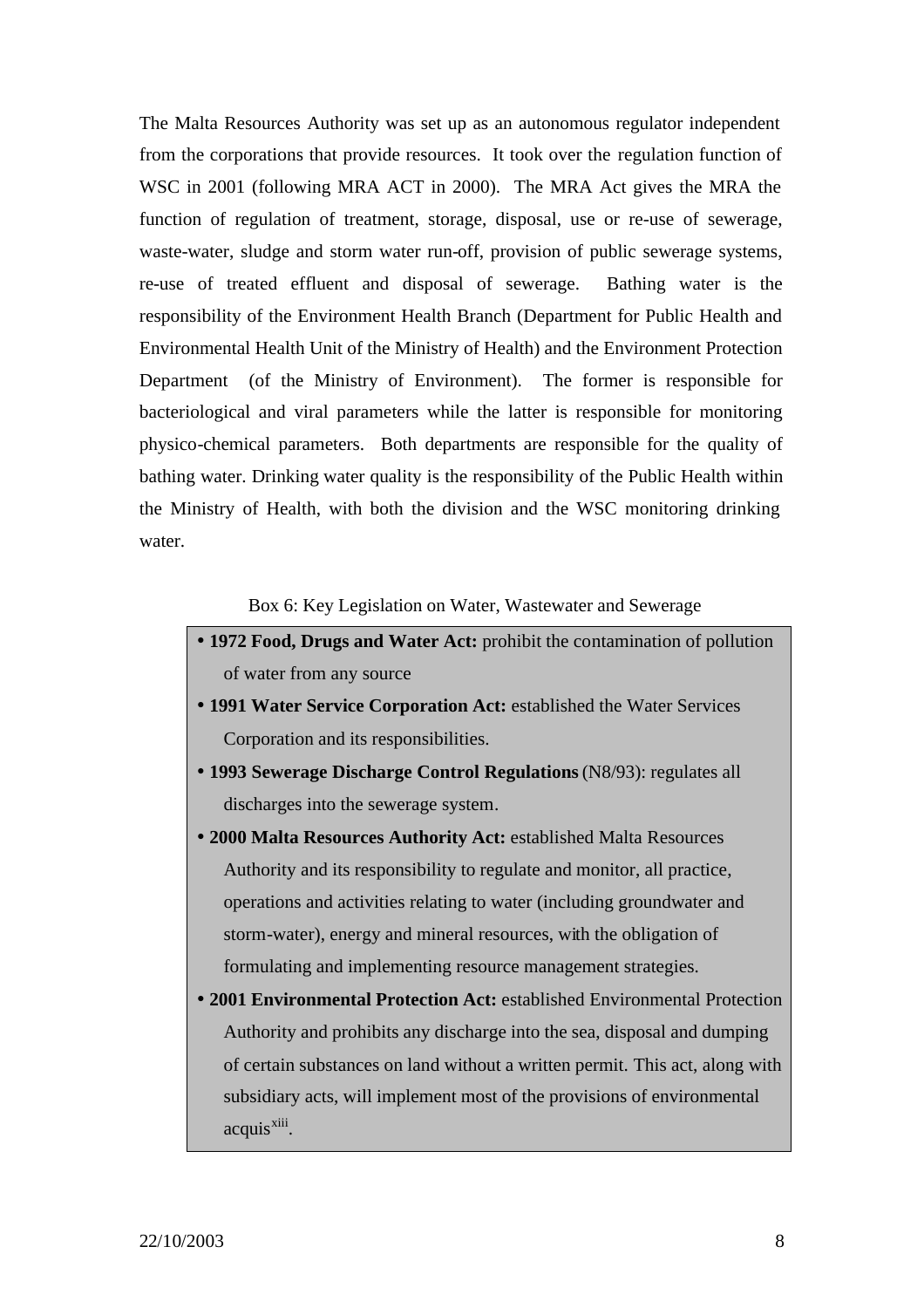- **2001 Code of Police Laws:** makes it unlawful to discharge excess water from roofs or cisterns to the public sewer through overflow pipes or conduits.
- **Subsidiary legislation**<sup>xiv</sup> various amendments have been developed to meet the Environment Acquis.

### **3 Existing status of water sector liberalisation in Malta**

In this section the extent of liberalisation of the water sector in Malta is examined. First, it identifies more generally the status of liberalisation across different sectors of Maltese infrastructure. Second, it identifies some of the key issues and debates about liberalisation in Malta. Third, it identifies the specific issues of liberalisation, commercialisation and privatisation of the Maltese water sector.

### **3.1 Liberalisation in Malta xv**

Following a period of growing government activity from the 1970s to mid-1980s (including the nationalisation of private sectors) $^{xvi}$  the first explicit signs of liberalisation began from the mid 1980s with concerns, ongoing today, about a large public sector budget deficit and the need to increase the quality and efficiency of the public sector. Processes of liberalisation involved putting into liquidation or selling off shares (full or in part) of government-owned firms and the better management of government investments. The 'Malta Investment-Management Company Limited' (MIMCOL) was set up in 1988 to manage, rationalise and monitor government investments.

The 1990s saw the transformation of some government departments into semiautonomous agencies that would be accountable to parliament<sup>xvii</sup> and in 1995 the Competition Act was introduced as a regulatory mechanism that aimed to ensure competition was effective and that competition was used as a form of price control. This involved establishing the Office for Fair Competition whose powers for intervention were strengthened in 2000.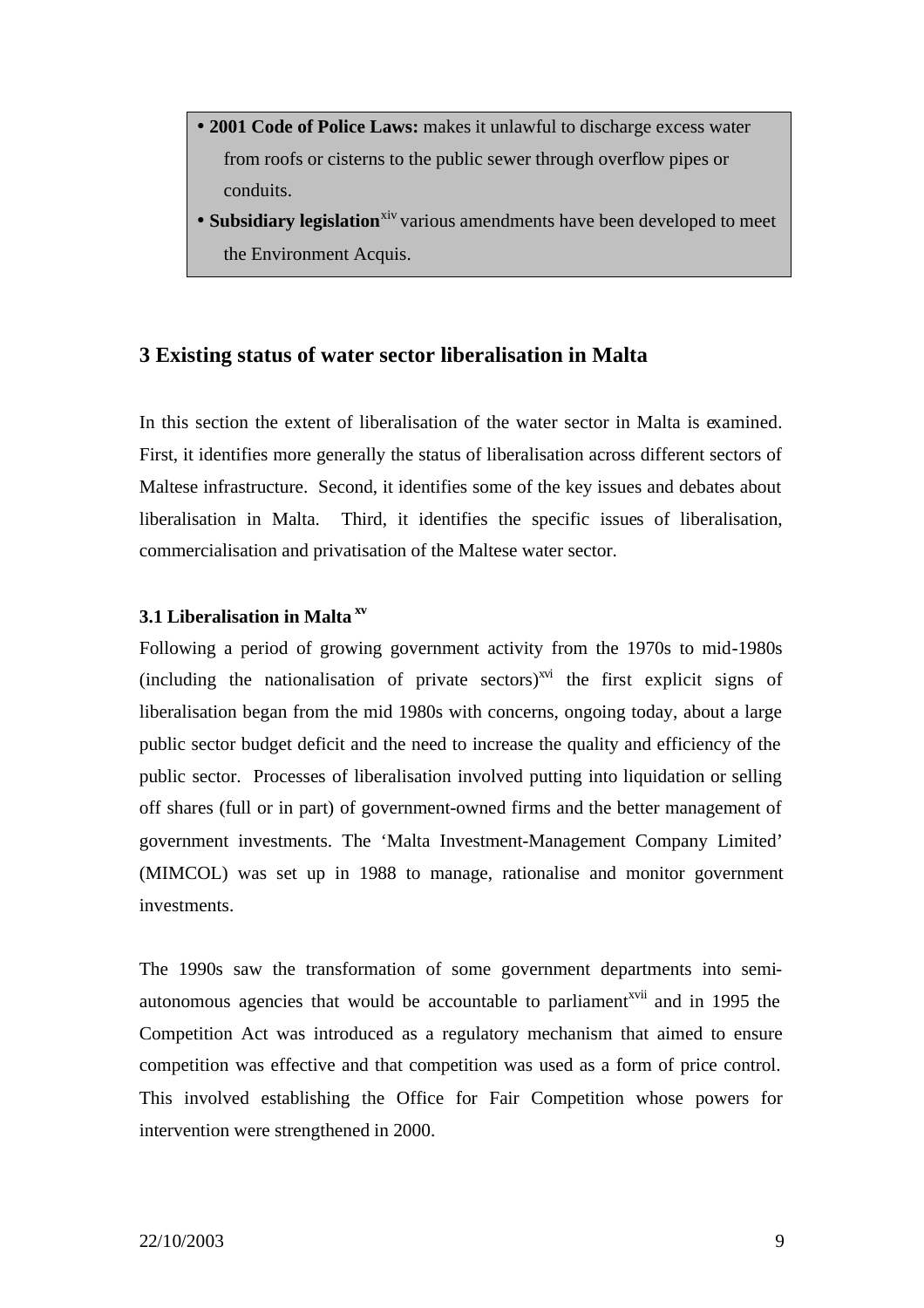In the late 1990s emphasis was placed on curbing private sector monopolies, on new management systems and 'pay as you go culture'<sup>xviii</sup>. More recently the further pursuit of privatisation and liberalisation has varied across the utilities as follows<sup>xix</sup>:

- *Telecommunications*: Telemalta was establish as a parastatal corporation in 1974 with exclusive rights as the sole telecommunications operator. 1989 saw partial liberalisation. In 1998 the government sold 40% of Telemalta shares and the corporation became Maltacom plc.. The Office for Telecommunications Regulator was the new regulator (it later became Malta Telecommunications Authority). Malta Communications Authority was instituted early 2001 to facilitate the opening up of the market. In the mobile phone sector, Telecell Ltd. (who became Vodafone Malta Ltd in 1997) had exclusive rights from 1990, with Mobisle Communications Ltd (a subsidiary of Maltacom plc) joining the market in 1999. Radio was liberalised in 1991 (previously being under parastatal control). Cable television was liberalised in 2001 (previously this had been exclusive to Melita Cable plc.).
- *Postal Services*: between 1990-1998 management of the postal sector has changed 3 times with Maltapost plc. gaining an exclusive operating licence from 1998. To meet EU directives (97/67/EC) Maltapost is developing plans for an internal market of the postal services.
- *Energy*: Enemalta was established in 1977 (Enemalta Act 1997) as a parastatal corporation with a monopoly status over the generation, transmission and distribution of electricity and for the importation, storage and distribution of petroleum products. Under directives from the EU (96/92/EC), and with the status of 'small isolated system', while Enemalta's monopoly on trading fuel will be removed, an internal market within electricity will see the distribution functions (remaining as a parastatal monopoly) become independent from generation and ancillary functions for which competition will be opened up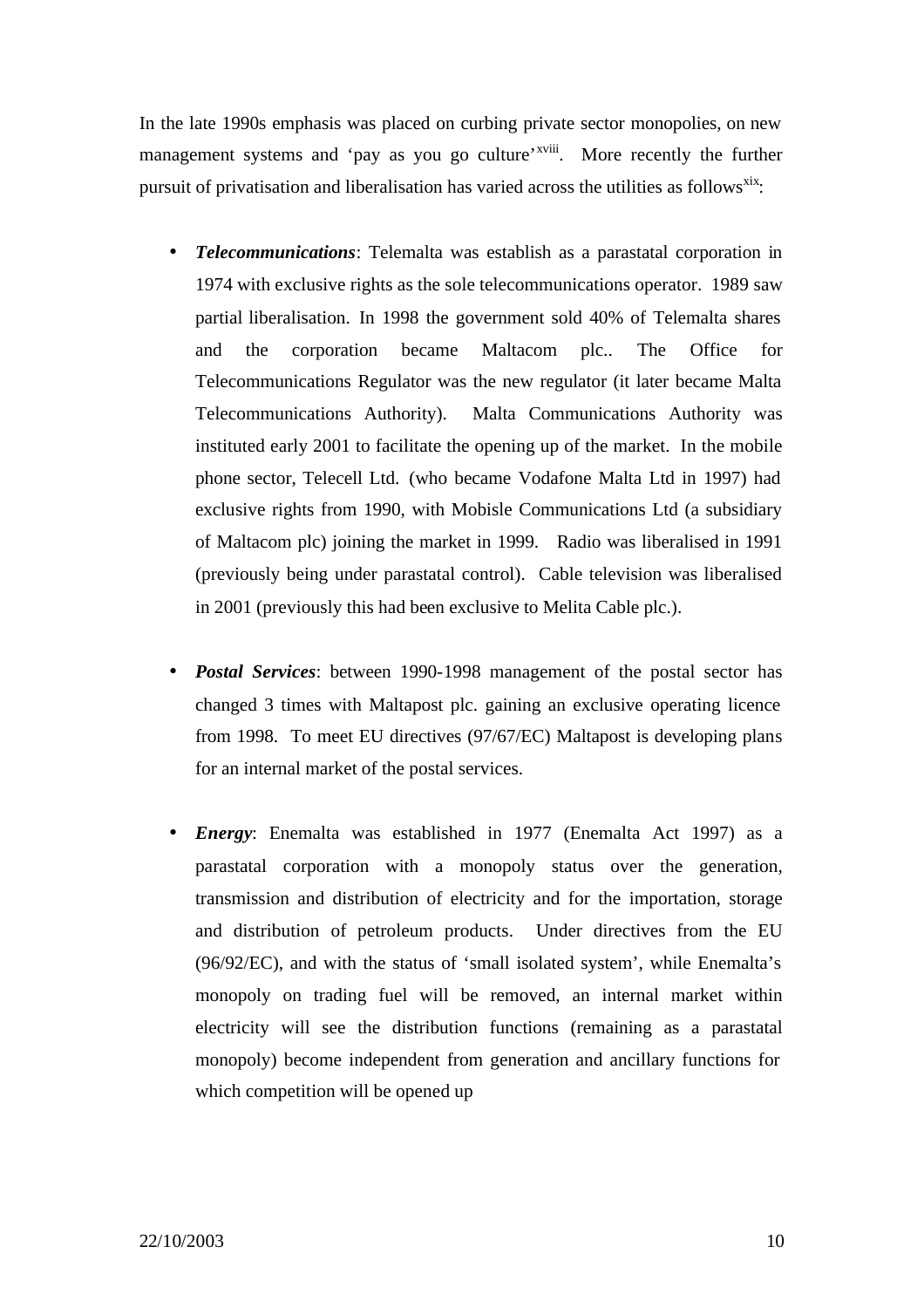In summary, the processes of liberalisation have involved varying degrees of commercialisation, part-privatisation, removing monopolies, liberalising markets and further (fuller) privatisation.

### **3.2. Key Issues and Debatesxx**

The particular status of Malta in relation to its public sector deficit and geographical location mean that debates about liberalisation have a particular form.

At the core of arguments has been the continued government budget deficit. EUROSTAT reports that in 1999, Malta's external debt as a % of GDP was 227.7 which compared to the nearest EU candidate country, Cyprus, at 160.9%, and after that, Bulgaria, at  $79.7\%$ <sup>xxi</sup>. Indeed, a series of reports commissioned by the Malta Labour Party in the 1990s highlighted that the major public enterprises (e.g. in the energy, water, telephone sector) had been accumulating loses and could be seen as technically bankrupt. Over-manning, the work ethic of the workforce and the effects of industrial action were all seen to contributed to public sector inefficiency. This was coupled with population growth that suggested the need to increased infrastructural capacity (projections suggest Malta's population of 388,000 will grow to  $420,000$  by  $2015^{x}$ .

*In response to this a set of arguments are put forward about the need for liberalisation, for the opening of markets.* 

Arguments were put forward that Malta needed to become competitive within the global market as a destination for investment. Similarly, arguments are made about the need to be innovative in the context of environmental limitations. Indeed, opening up the market is presented by some to enable this, particularly enabling technological developments. There are also arguments to develop more 'customer focused' forms of provision, including for example promoting a 'pay as you go' culture.

For example, the Christian Democratic Nationalist Party (Partit Nazzjonalistic), in power from 1987 with a 2 year break in 1997-9, emphasising the self-government of Malta, have been the main political party driving processes of liberalisation.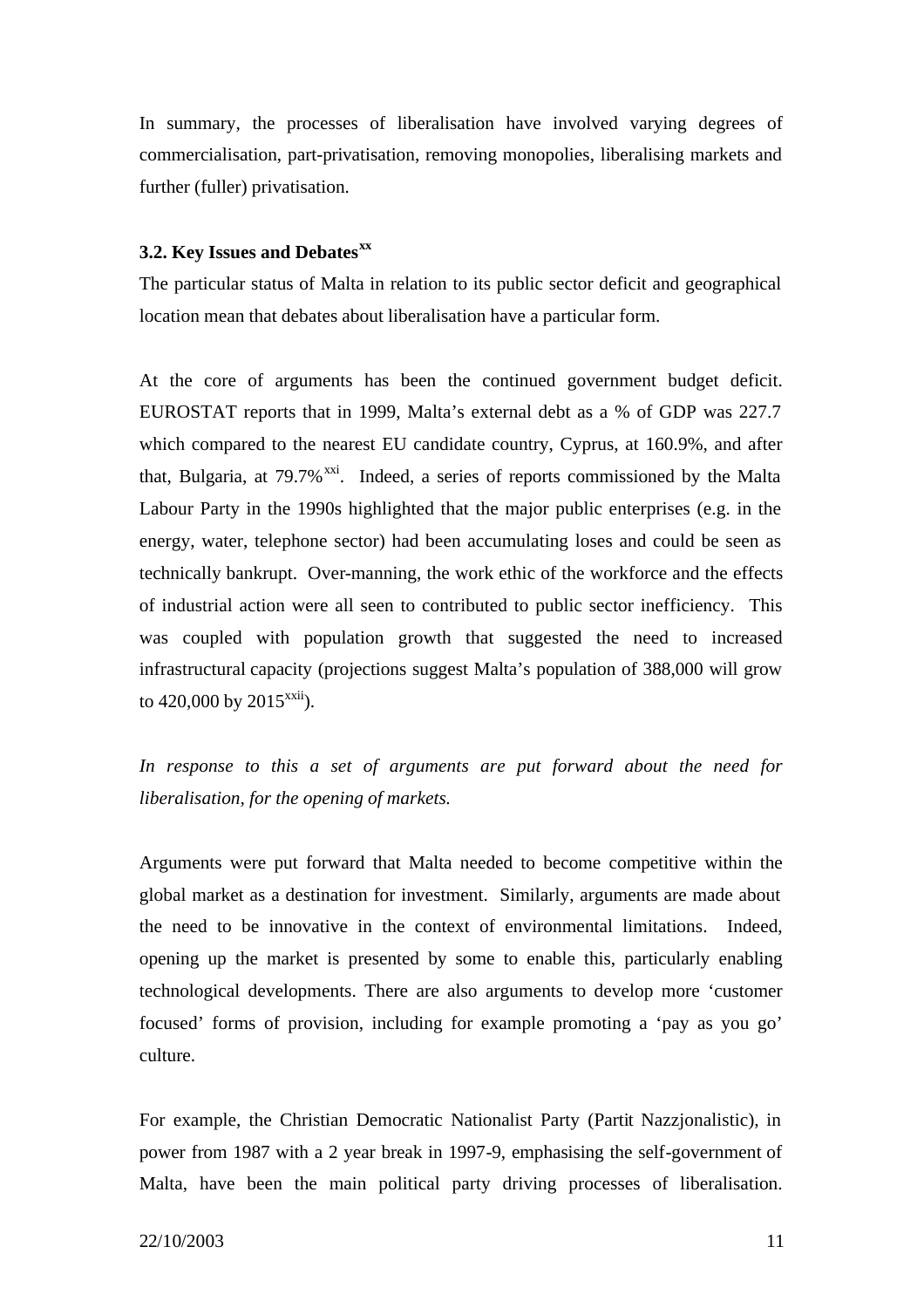Arguments presented for setting up autonomous organisations were first, to enable them to respond to the changing environment (for example being more customer oriented and responding to the demands of globalised competition), and second becoming more efficient, in particular, by addressing workforce capabilities (including the problems of 'over-manning'). Such autonomy would allow autonomy over expenditure and recruitment in ways not possible for government departments.

Similarly, the Director General of Malta Federate in March 2002<sup>xxiii</sup> argued about the importance of Malta within the global market place and the need for Malta to provide a "competitive destination for doing business". He emphasises the importance of liberalising trade through privatisation (to save the States money), commercialisation (to ensure innovation and improvement) and competition (to optimise resources use) and that the role of regulator must remain separate to operator (whatever form of privatisation is taken forward). The Chamber of Commerce also supports privatisation and liberalisation unless there are socio-political needs for state ownership and control. The Malta Central Bank argues Malta needs access to international markets and that longer-term stability depends on being responsive to the modern economy and this requires market liberalisation<sup>xxiv</sup>.

Interestingly the Malta Labour party, the opposition party who held office between 1997 and 1999 did not reverse processes of liberalisation. Indeed, during there period of office, and gaining support from the small business sector, pushed forward the liberalisation agenda to address problems of corrupt and prodigal issues of public tenders and monopolistic companies who had close relations to the PN. The 'new management systems' and 'pay as you go culture' were presented as a way to address this.

The second biggest union, Union Haddiema Mghqudin (UHM), which maintains nonpolitical affiliation though is sympathetic towards the PN, argues for the need to recognise globalisation, the necessities of change and need for technological innovation. UHM supports joining the EU since it argues the EU will affect Malta anyway, and that while some public services need to maintain monopoly status, there is room for privatisation and the need to address the problems of the 'work ethic' in public corporations (including water) but that this need not involve job losses.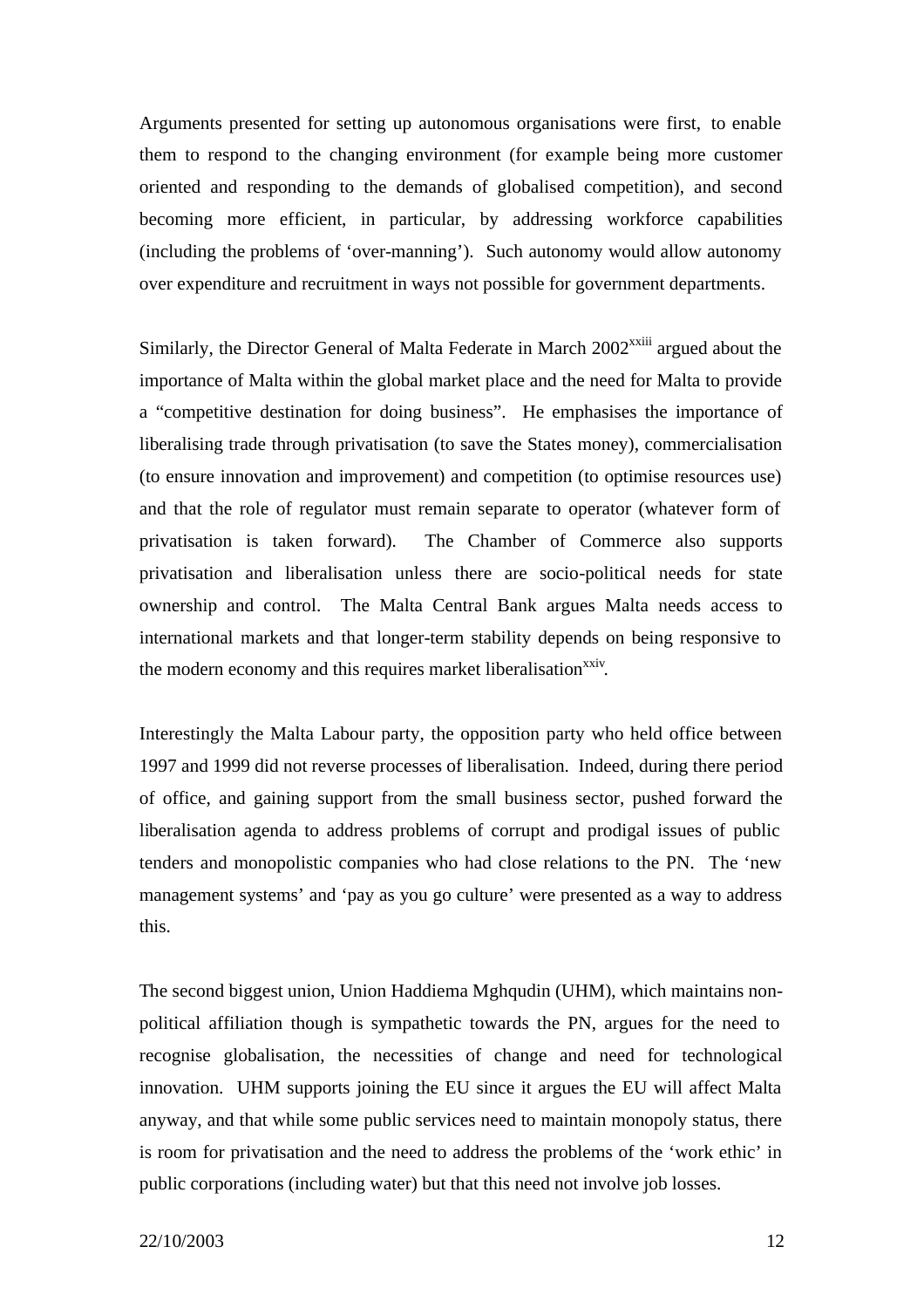It is also important to note the significance of European Union Acquis. With the exception of water for which the EU has no competition criteria, and the granted status of Malta as a 'small isolated system' in relation to energy, EU acquis required meeting competition criteria. The NP have pushed for EU membership, applying in 1990 and reopening the application in 1999 (it had been frozen by the MLP in 1997). The argument put forward is that Malta is well positioned to act as EU-Arab States link and that Malta will be affected by the European Union whether it wants to be or not. The EU is seen as providing an opportunity to open up new market possibilities.

Interestingly the Malta Green party shares an interest in joining the EU because of the perceived benefits of some areas liberalisation. For example they support EU Directive 2001/77/EC to encourage the development of Solar and Wind energy while maintaining basic energy needs as a basic right<sup>xxv</sup>. The EU is seen as a positive move, in part because of the inevitable dependency on EU markets and globalisation (though its route can be shaped), and also because of the benefits of funding, technical expertise and regulation for sustainability<sup>xxvi</sup>,<sup>xxvii</sup>. However, AD argues the EU ought to become more democratic, sustainable and socially just<sup>xxviii</sup>.

### *Arguments about the limits of liberalisation in the Malta have, however, also been made.*

Socio-economic and geo-political circumstances are seen to require distinctly Maltese response to liberalisation, particularly with the limited economies of scale and small pool of expertise place. For example the EU grants Malta 'small isolated system' status in relation to energy that gives recognition to the limited possibilities for competition. For example, the MLP have opposed EU membership, preferring instead a close partnership arrangement while arguing that the Maltese government ought to respond to the nation's and its citizens' interests relating to its own particular socio-economic and geo political circumstances rather than being driven by larger EU directives.

There are also social concerns about the cost of living and problems associated in relation to rising charges, particularly in relation to water and energy. Concerns are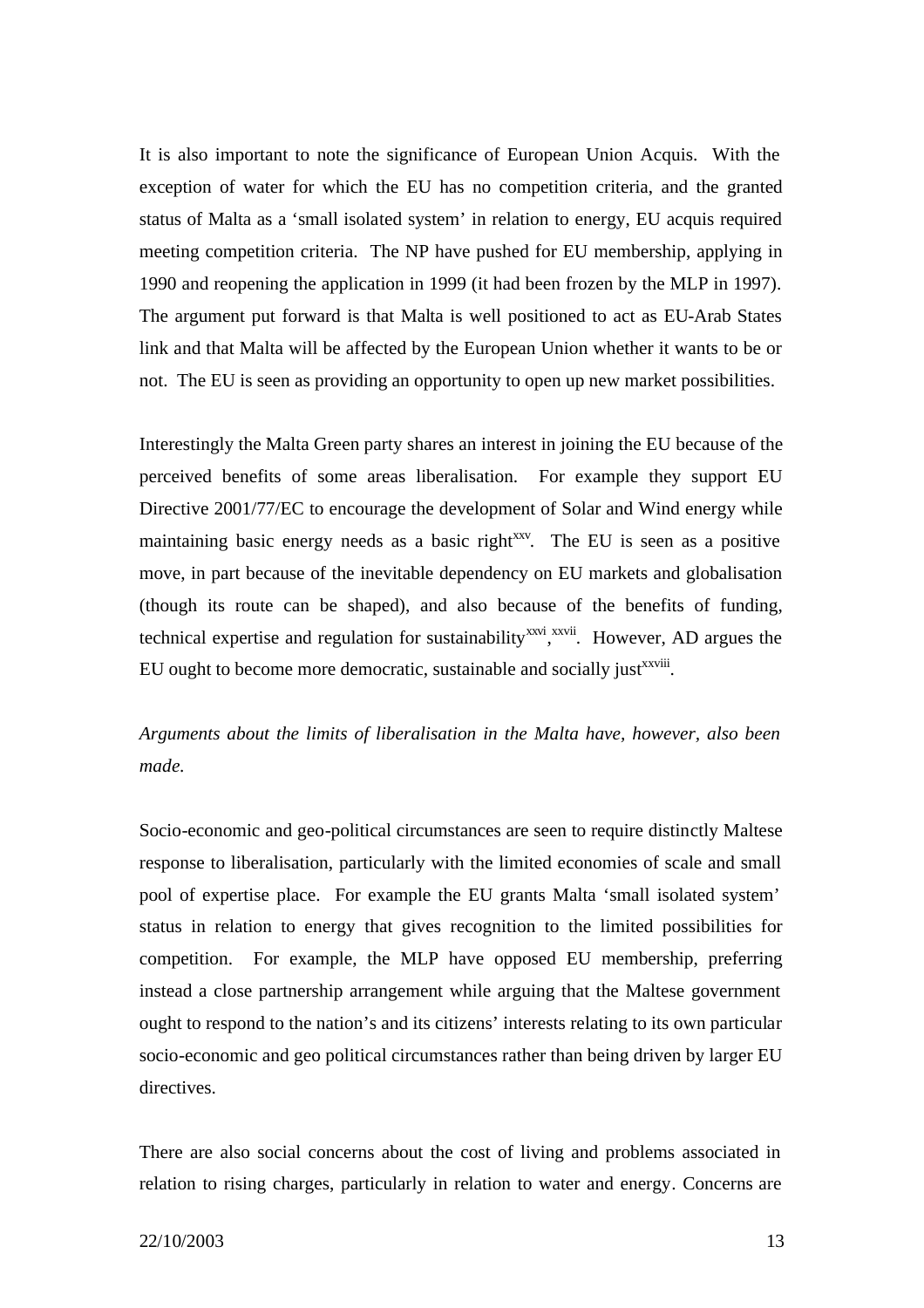raised about job Losses involved in the privatisation of state companies are also significant. Some sectors, for example water and electricity, are seen to have particular socio- political needs for degrees of state ownership and control; they are seen as basic rights that the state must ensure are met.

For example, the General Workers Union (associated with the MLP) is Malta's largest trade union. It has a longstanding resistance to privatisation of essential public services, emphasising the importance of social issues and job losses<sup>xxix</sup>, and also currently opposes joining the EU. It prefers instead that the state remains the sole owner of key services working in partnership with private sector partners where appropriate. The GWU has lead industrial disputes highlighting the problems of uncontrolled rises in costs of living, particular in relation to the National Airline and Freeport, but also impacting on the water sector, and has been influential in reducing the electricity and water charges. Interestingly in the case of the recent selling off of the governments shares of Mid-Med Bank in 2000 to the HSBC group, once assured that jobs would not be affected the union did not object.

Other significant arguments are also made. 'Alternnativa Demokratika – The Green party' advocate, for example, while arguing the case for liberalisation in the energy sector also argue for a combination of *state regulation* (for examples fiscal incentives/eco-taxes/penalties, national targets), *localisation* (for example involving local councils in waste separation<sup>xxx</sup>, more *transparency* and *democratic representation* (they argue the current political system is based on 2 party dominance and that a wider array of organisations (from NGOs to consumer organisations) should be represented in public entities) $\frac{xxxi}{x}$ .

### Box 2: Key General Actors in Drive towards Liberalisation

### **Political Parties**

- Partit Nazzjonalistic (Nationalist Party): http://www.pn.org.mt/
- Malta Labour Party: http://www.mlp.org.mt/
- Alternativa Demokratika The Green party: www.alternattiva.org.mt

### **Trade Unions**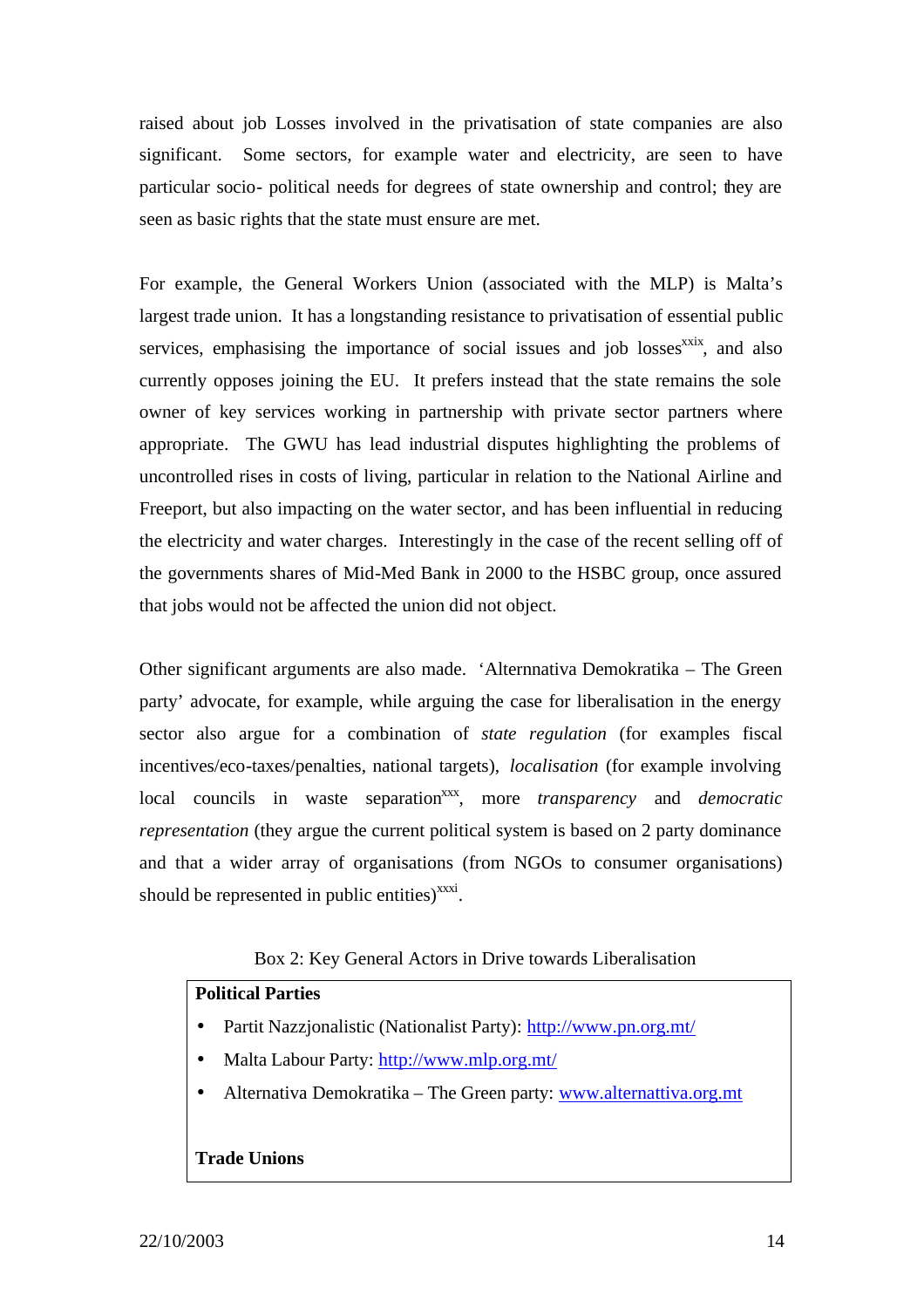- General Worker Union: http://www.gwu.org.mt/
- Union Haddiema Mghqudin: www.uhm.org.mt/

### **Industry**

- Federation for Industry: HERE
- Chamber of Commerce: www.chamber.org.mt

### **Government**

- Malta EU Information Centre: www.mic.org.mt/
- Ministry for Economic Services: www.mes.gov.mt/
- Ministry for Resources and Infrastructure: www.mri.gov.mt

### **NGOs**

- Friends of the Earth Malta: www.foemalta.org
- Nature Trust Malta: www.naturetrustmalta.org

#### **3.3. Restructuring of the Water Sector**

The status of Malta as water scarce gives a particular significance to the processes of liberalisation in the water sector. While there has been concern about the costs of the provision of water and water infrastructure, particular the high energy costs of RO, the extent to which this is addressed is set within the context of the perception of water remaining as a valuable resource. While this means that legislation gives exclusive rights to the Water Services Commission, thus ruling out liberalisation, it is nonetheless important to explore the ways in which there are aspects of liberalisation and certainly the strong sense of commercialisation and emerging forms of privatisation.

### *Liberalisation*

The water sector has not been liberalised. The Water Services Corporation Act (1991) grants exclusive rights to state owned public utility, the Water Services Corporation (WSC). As a monopoly WSC has exclusive rights for the acquisition, production, sale, distribution, exportation and disposal of domestic, commercial, and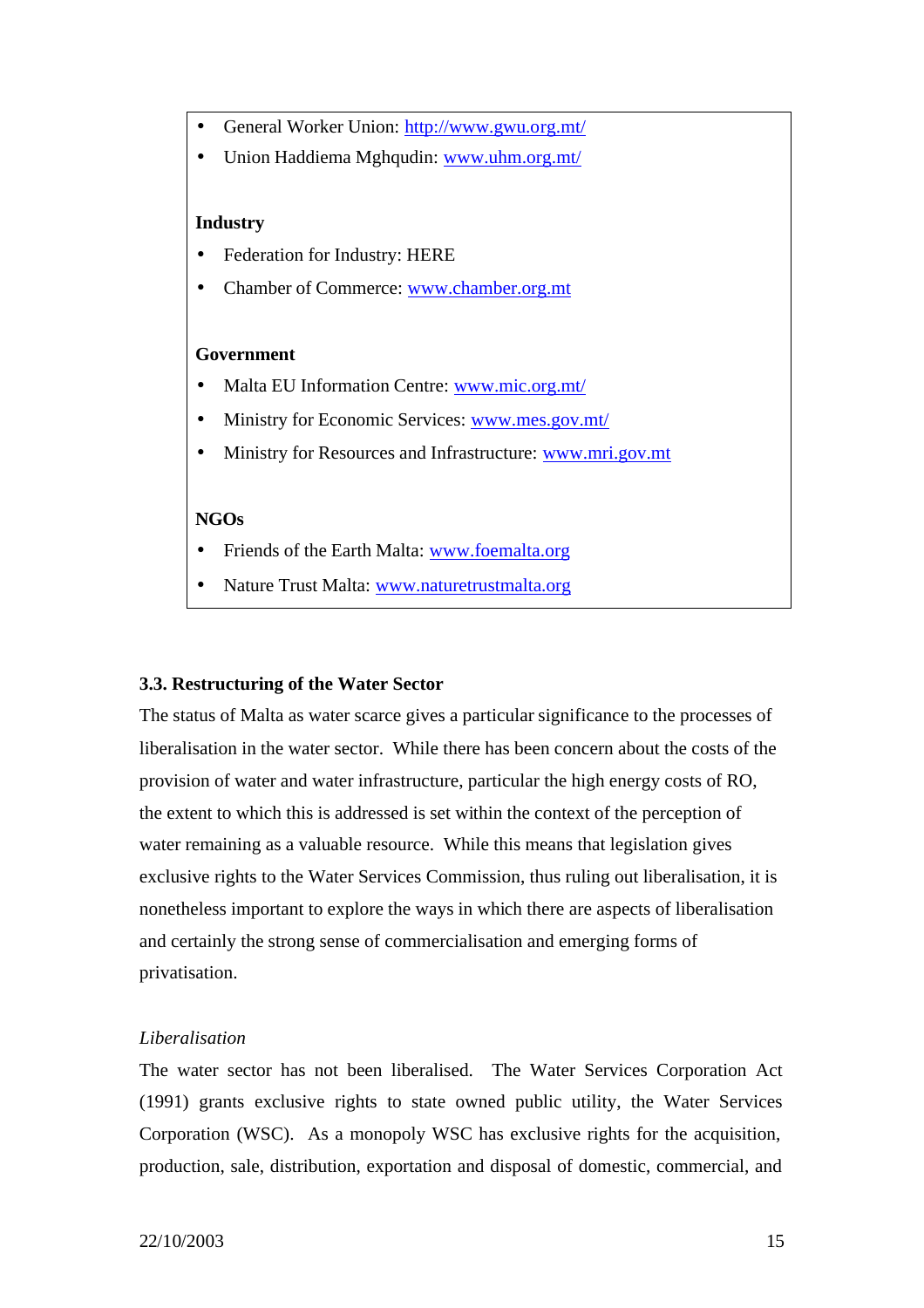industrial water. The Malta Resources Act (2000) established the Malta Resources Authority as an autonomous and independent regulator with the function of regulation of treatment, storage, disposal, use or re-use of sewerage, waste-water, sludge, and storm water run off, provision of public sewerage systems, re-use of treated effluent and disposal of sewerage.

That said, however, it is of note that some competition is present within the water sector. First, there is the supply of bottled drinking water that remains a free market. Though the quantities of water consumed through drinking - even in the hottest countries – is small relative to the other habitual uses of water it is of note that the majority of drinking water is supplied in bottles. Indeed, few people will drink from the taps, not primarily for health reasons but rather the problems of taste because of salinity. The second area of competition is that there appears to be an emerging market for the supply of domestic technologies to purify water. These offer polishing possibilities in domestic settings and in larger complexes (most notably hotels) they offer the possibility of desalination thus enabling a more localised and reliable form of water supply. There are, for example, at least three suppliers in competition for the sale of domestic RO units within Malta<sup>xxxii</sup>. Further still, MDS Ltd. itself has entered into these competition activities. For example it has developed its opportunities to supply private RO units to hotels<sup>xxxiii</sup> and has begun to work manufacture RO technology for an American Based Company 'Ocean Power' who are supplying particular types of energy efficient RO units<sup>xxxiv</sup>.

For these reasons there has been discussion about the extent to which private forms of water supply do indeed infringe the claims made for the necessity of monopoly provision by the WSC. Indeed, the potential argument would be that since the monopoly is failing to meet all demand its very basis of being a monopoly, i.e. in order to ensure all demand is met, is undermined. Nonetheless, in fact, the EU reports that it is unlikely the granting of monopoly status does undermine competition law and the status of Malta as 'water scarce' and a 'small isolated system' appears to suggest that processes of liberalisation will remain on the periphery of the mainstream water provision.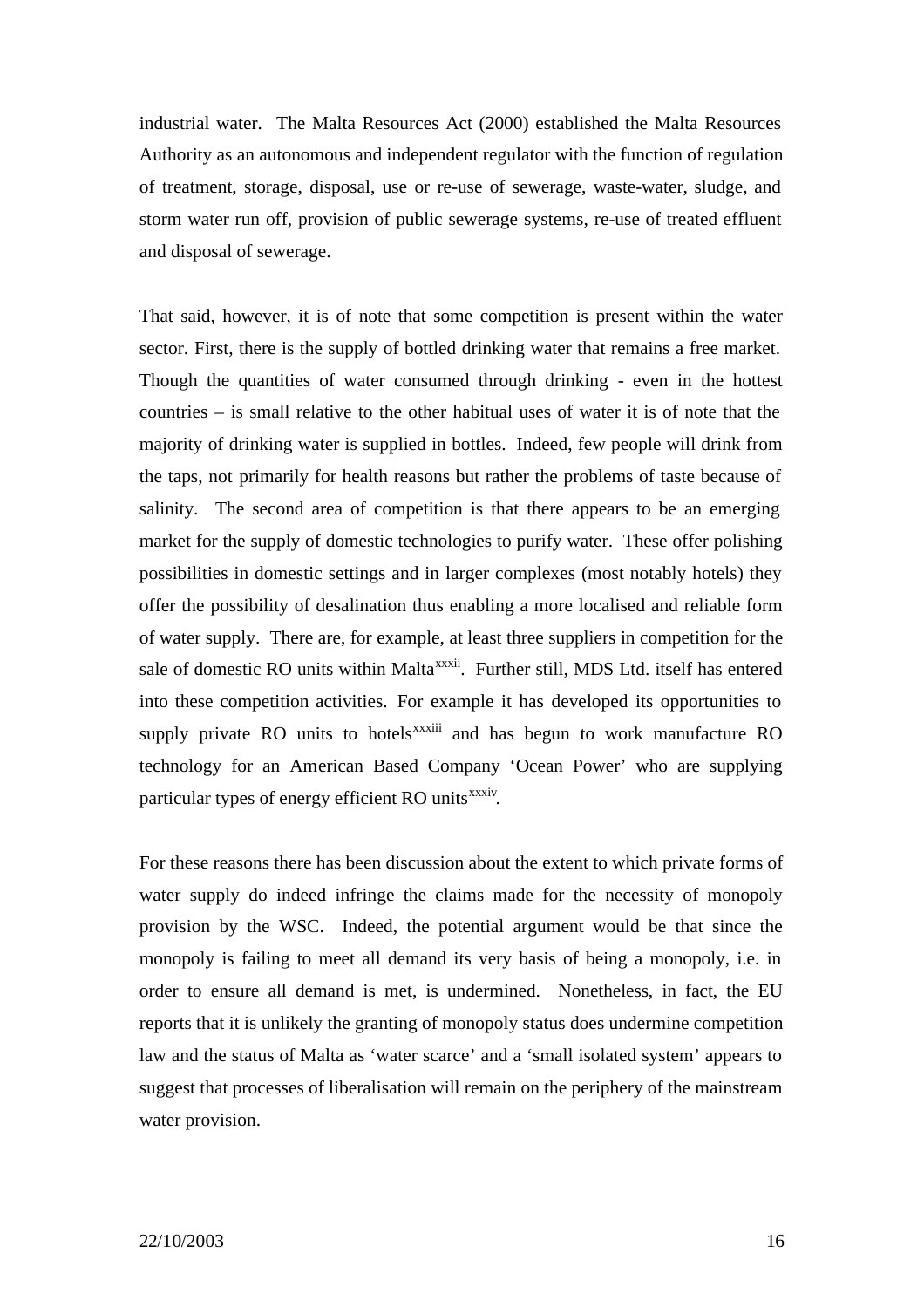### *Commercialisation*

While the limits to liberalisation have been stressed throughout debate about the governance of the water sector the necessity for improving the efficiency of the water sector gained strength from the mid-1990s. As such the WSC was established as a company, though remaining public owned and various processes of commercialisation are now present:

- the WSC annual report, it is emphasised that the new Chief Executive was appointed based on his private sector management experience.
- the establishment of distinct distinct management units within WSC, namely, Corporate Services, Communications, Management Information Systems, Groundwater Operations, Gozo, Technical Support Services, Distribution Operations.
- WSC also report they are planning to generate a "Gozo Unit" as a strategic business unit within the WSC. The WSC as has two distinct subsidiary organisations which have their own management (the Institute for Water Technology and Malta Desalination Services Ltd.).
- There is also an emphasis on cost cutting. The emphasis here is on reducing money spent on overtime and shift allowance and the lowering of interest rates on bank loans).
- increased emphasis on making efficiency gains (through metering, billing, reduction in leakage). For example the WSC report (WSC 2001/2) they are developing onsite meter readings, communications technology (including discussion with mobile phone companies) and computers to improve metering (they have commissioned a report from a contractor for this). In addition they are developing Geo-coding (using GIS technology) so that information can be linked to every household. While the government continues to subsidise the cost of water, the intention is to lower this and it has been the lowest ever in recent years (dropping from a peak of over 16,000,000 Lm in 1996-7 to just under 7,000,000 in 2000-2001). Paralleling, and to some extent reflecting these changes, the WSC revenue has risen from just under 5,000 000 Lm in 1995/6 to just over 12,000 000 LM in 2000/01. (That said, rainfall shortages have lead to increased RO production the costs of which will in part be met by increasing government subsidy to just under  $8,000,000$  Lm $)$ <sup>xxxv</sup>.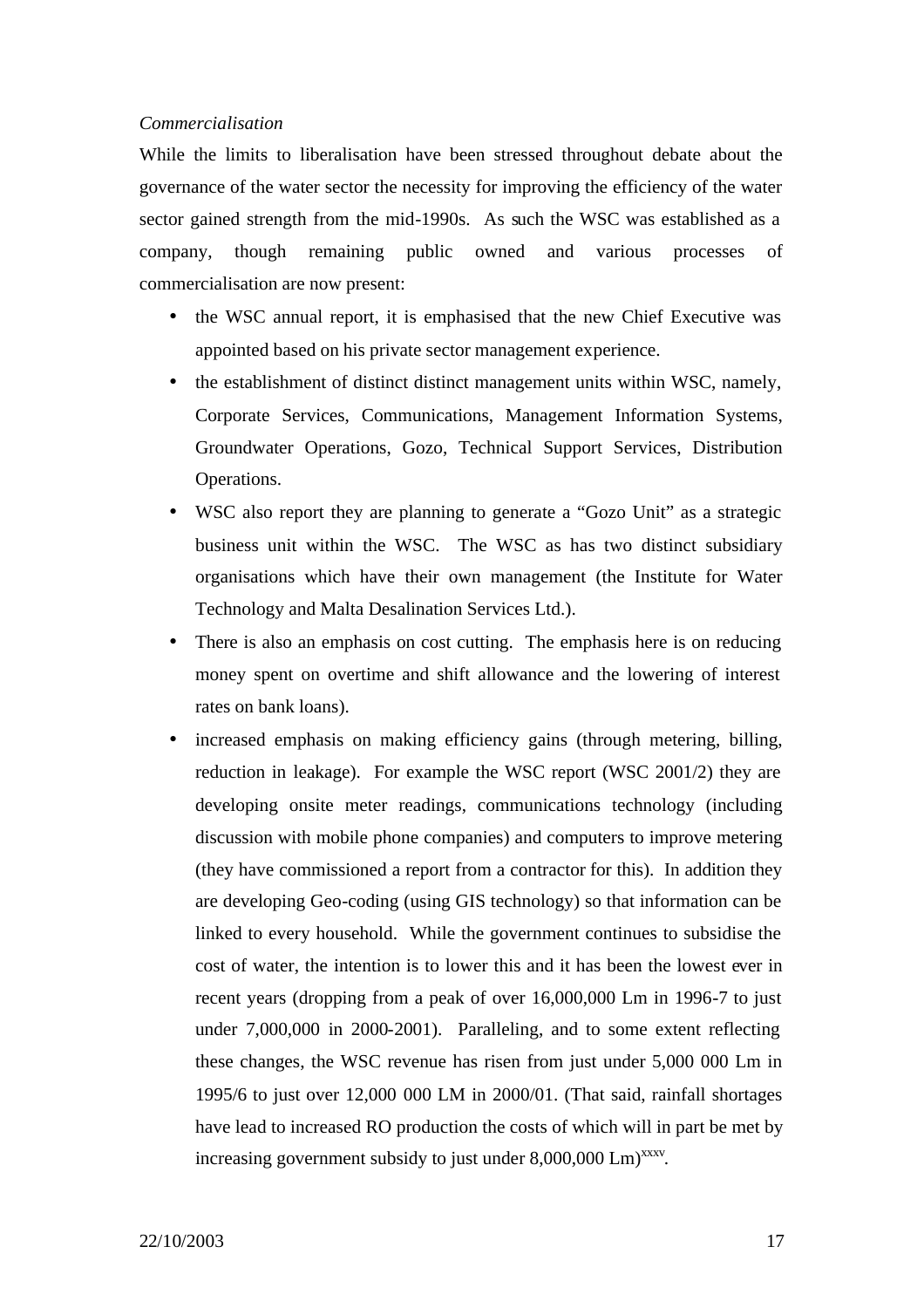• The WSC contracts out work where appropriate on a commercial basis. The WSC shares with the MRA<sup>xxxvi</sup> an emphasis on contracting out work where possible and within a commercial imperative. Hence, for example, while the WSC currently contracts out drilling activities, it is refurbishing its old drilling equipment to 'tap into this market'. Also, while the WSC contracted out to private contractors for road repair, following unsatisfactory performance with private operators, the WSC has now established contracts with local councils.

### *Privatisation*

The monopoly status of the WSC limits the extent to which there is privatisation in the Maltese water sector. Nonetheless private forms of provision are present. In terms of payment, indirectly – and on a scale difficult to assess –individual households are metered for the water supply, and this not only introduces a form of informal privatisation (as the state subsidy in principle reduces). This also means there is some 'competition' if people are consuming bottled drinking water due to its superiority over tap water. Consideration of privatisation must also make note of the private uptake and production of water. Private uptake is most notable within the agricultural sector and this has raised concerns about the need for increased regulation of this area due to the decreased water quality of the aquifers (UU paper). More recently there has been the development of private reverse osmosis units, for example in some of the major hotels, the Eden Ice Arena and as well as domestic RO units<sup>xxxvii</sup>. There have also been private developments in water conservation strategies as exemplified by STMicroelectronics<sup>xxxviii</sup>.

### *Hybrid*

An important aspect of the process of liberalisation, commercialisation and privatisation in Malta is not only the *limits* that the issues of water scarcity place on the governance of the sector but also the ways in which innovative *hybrid* forms are emerging combining in different ways aspects of liberalisation, commercialisation and privatisation. This is illustrated in box 7.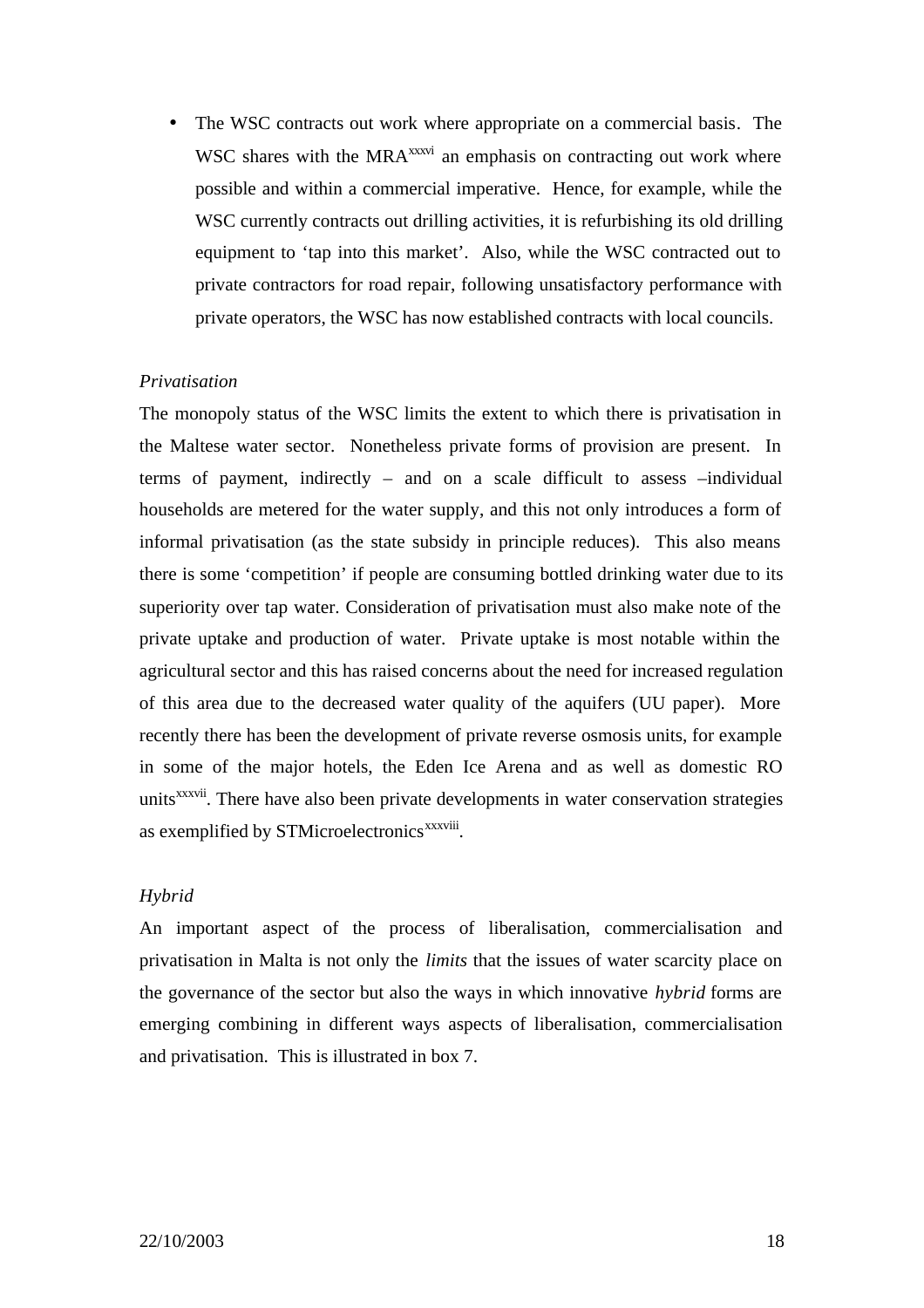### **Box 7: Aspects of a hybrid water supply**

The Water Service Corporation, a state owned corporation, is responsible for the water uptake, production and distribution and is monitored by the Malta Resources Authority (MRA), a state regulatory body. The WSC owns a limited company that produces potable water though Reverse Osmosis, Malta Desalination Services Ltd (MDS). In some cases water produced through RO has been blended with groundwater and is stored in reservoirs owned and run by the WSC. Consumers are billed and pay for their water supply. The government subsidises the WSC to keep the water tariffs low. When rainwater levels are low, as in recent years, there is increased demand for RO water production that now accounts for approximately 60% of the water supply (previously it has been nearer 50%). RO has high production costs and while energy savings have kept down the costs despite increased production, increased state subsidy is now reported to be required. State subsidy has also increased in part, the WSC suggest, to account for an increase in wages arising from a collective agreement with the General Workers Union<sup>xxxix</sup>. The WSC is also in a position of buying unused and wasted spare parts form MDS, thus bearing the costs in order to avoid MDS becoming bankrupt<sup>xl</sup>. RO technology has is also being developed by a range of companies – including MDS – for the onsite production of private company, hotel and even domestic supply.

### *Regulation*

Another important aspect of the emerging trajectory is the increased regulation that is evident. This is reflected in a number of ways: the setting up of the MRA as a regulatory body; the increased human resources within environmental health branch of the Ministry of Health; establishing the National Commission for Sustainable Development under the Environment Protection Act 2001.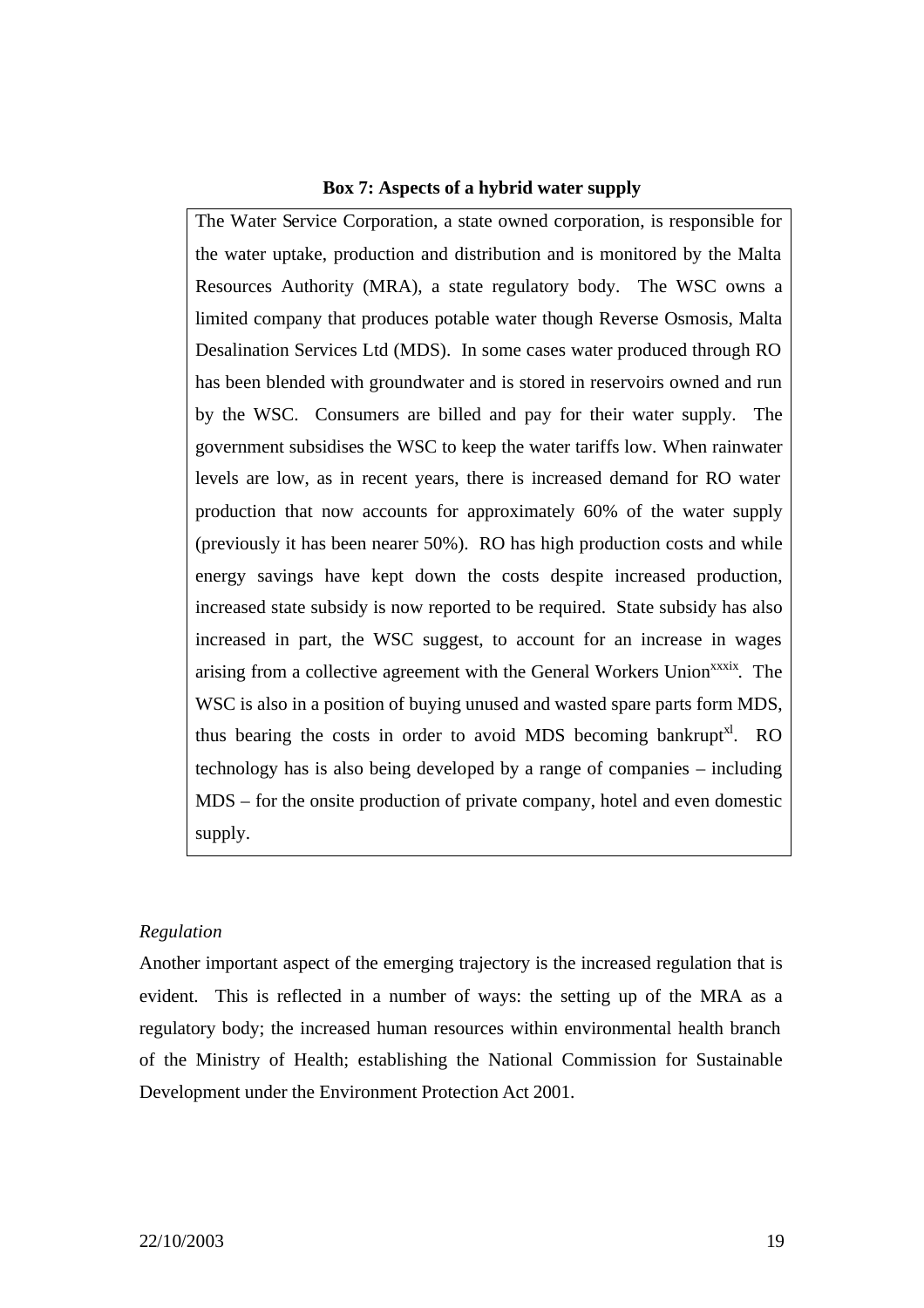### **4 Emerging Trajectory of the Water Sector**

This section examines the future trajectory of the water sector in Malta and some of the key debates that will be important in determining water governance in Malta. As is clear from the previous section, there is not a simple, linear direction towards liberalisation of water in Malta and it is important to consider the debates that are being played out.

### **4.1 Key Debates**

There are a number of key concerns that are likely to influence the development of the water sector:

- **Economic**. These evolve around the efficiency of the WSC operations  $(including starting<sup>xli</sup>$  and water loss), problems of supply affecting industry and tourism<sup> $x$ lii</sup>, the high energy costs of RO production (said to use about  $8\%$ ) of total energy use in Malta), failure at attempts to promote rationing<sup>xliii</sup>, consumer tariffs not being seen to reflect the true costs of water supply; and lack of use of second-class water which could create savings in RO production<sup>xliv</sup>; the debt of the WSC to banks  $(Lm 32.6 \text{ million})$  and to government Lm4 million (down by 1.3 million at the end of  $2001$ <sup>xlv</sup>
- **Environmental.** A number of issues are seen as particularly important. There are concerns about waste: high energy usage of desalination<sup>xlyi</sup>; leakage in the system; poor use of second class water<sup>xlvii</sup>; consumption patterns; increased demand for sewerage<sup>xlviii</sup>. There are also concerns about drinking water quality: in particular high nitrate from groundwater and high chloride levels in desalinated water<sup>xlix</sup>. Bathing water is also a concern, including the impact on different social groups<sup>1</sup>.
- **Social.** The main concerns are: the standards of living and pay and have concerns about rising costs of tariffs; the reliability of the water supply<sup>li</sup>; differential seawater quality in different areas
- **Political.** There is a general consensus that the limits of economies of scale, the limits of expertise and the importance of water as a social good means there should be limits placed on liberalisation of the water sector. Concerns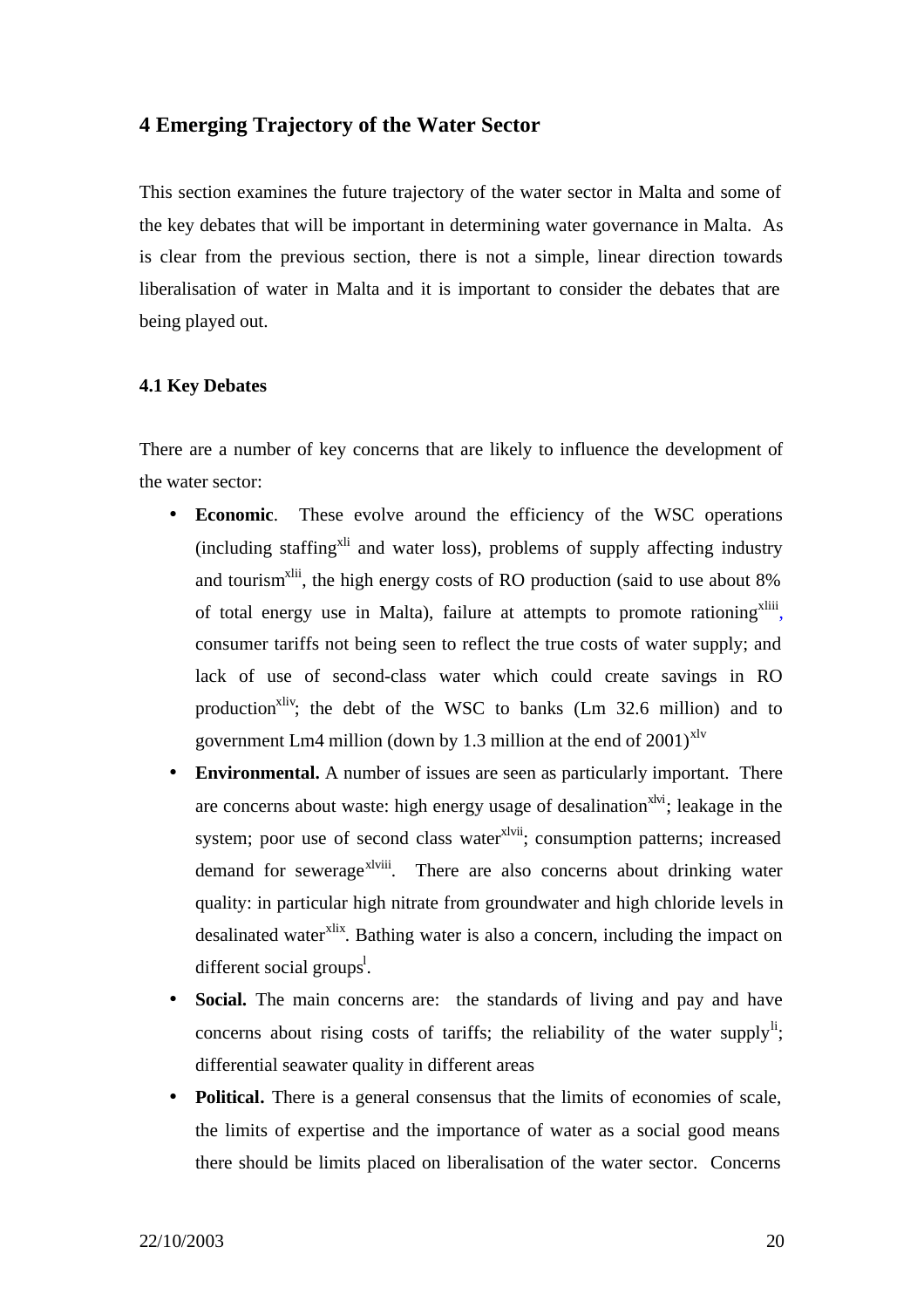raised are more about ensuring the role of the regulator (MRA) is maintained as independent from the supplier  $(WSC)^{li}$ .

### **4.2 Key influences**

Emerging in relation to these debates seems to be three areas that are worthy of particular consideration.

### *Accountability and Responsibility*

First, there are issues of liberalisation and concerns about *accountability and responsibility* in the water sector. Two scenarios about 'spare parts' and 'power cut off' are particularly illustrative (see below)<sup>liii</sup>. While the story of 'MDS Spare Parts' illustrates the limits of commercialisation and privatisation and the problem of establishing responsibility for wasted expenditure, the 'Power Cut in Pembroke' highlights further complications about the interdependencies between water production and energy and the different possibilities for establishing continuity of water supply which requires a combination of political, organisational and technological coordination.

### Box 6: Accountability and Responsibility

### *MDS Spare Parts*

The Times  $(21<sup>st</sup>$  August) reports the WSC were considering buying "worthless" stock to save the MDS subsidiary from bankruptcy. It reports that talks are underway between the Finance Ministry and the WSC for WSC to buy and write off spare parts from MDS (on the advice of the auditors), at a value of approximately Lm600,00. The spare parts were bought when MDS was set up in 1997. The chairman of WSC is reported to say that the spare parts were bought by the board under a Labour government. They were intended to be used for maintenance of RO plants. He is reported to have said nothing could be done about this until now when it has become clearer that the spare parts were unnecessary. An MLP MP  $(24<sup>th</sup>$  August) points out, however, that the Labour administration set up the MDS and saved money that could have otherwise gone to a foreign private contractor rather than WSC. The spare parts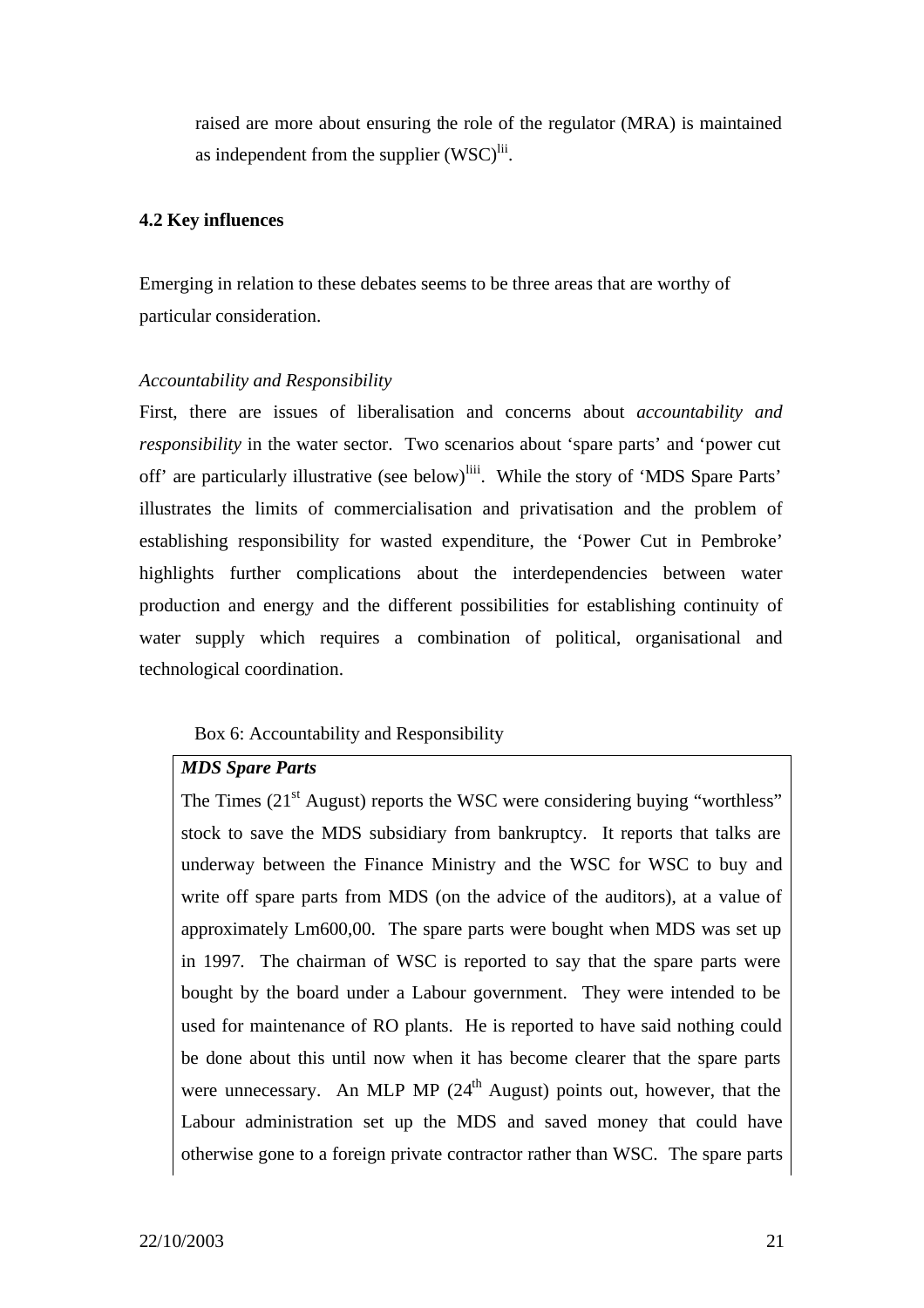had been for particular pumping stations and that they are legacy of a changed to pumping stations instituted when the PN was in power.

### **Power Cut in Pembroke.**

On Wednesday August the  $7<sup>th</sup>$ , 2002, water cut-off was experienced by people in and around the tourist areas of Valletta, Sliema and St Julian. For most areas water was reconnected on the Friday morning, for some the Saturday morning. The cut-off was due to the closedown of Pembroke Reverse Osmosis plant, due to a power failure resulting from a fault in a principle 33kV cable that runs underground between Marsa and Paceville. The cable is the responsibility of Enemalta. However, residents are reported to have said that the Pembroke RO plant shouldn't be dependent on Enemalta while the WSC said the huge energy requirements of the plant made this impossible (Herman Grech, The Times,  $10<sup>th</sup>$ August 2002). An MLP MP reports (The Times,  $19<sup>th</sup>$  of August, 2002) the disappointment expressed by the Association of General Retailers and Traders and the Malta Hotels and Restaurants Association about the cut-off. The MP argues that while the power line is not the fault of WSC, a "large reservoir hold three/four-day supply of water should be built and supplied with water from the Pembroke plant … to ensure continuity of supply". He argues that the previous Labour administration had been in the process of implementing such a reservoir on a site in Xwieki for which a development application had been submitted. The project was halted, however, by the incoming National Party in 1988. He argued that with this reservoir in place further plans were to connect all the large reservoirs together to enable continuity of distribution should supplies by cut in particular areas.

### *Technological Developments*

Second, there are important issues about the implications of technological developments. There are a number of areas of particular development that have implications for the development of water sector liberalisation. First, as has been noted is the rise in commercial and domestic RO polishing plants. These can be understood as a form of private water production and they also open up this form of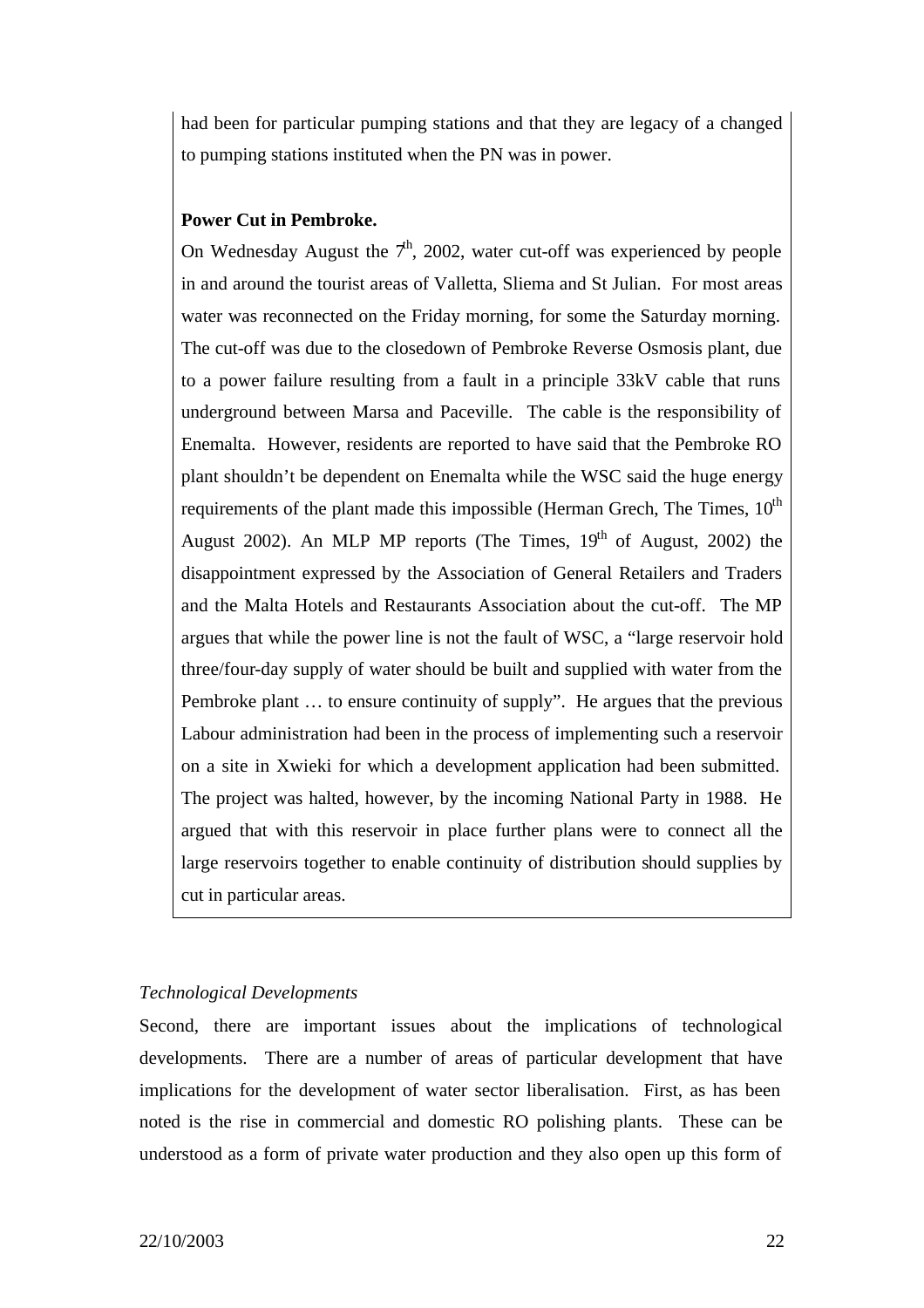water supply to competition as is evidenced by the different suppliers to Malta of domestic RO plants, including developments by MDS Ltd. itself. Secondly, and this links to the first, is the development of different forms of energy supply for RO plants. The development of, for example, solar power for RO could reduce the costs of domestic/commercial production<sup>liv</sup> which might increase competition. The RO units designed for large hotels, for example, are said to have a lower energy usage. Third, is the development of second-class water technologies. This refers in part to developments in terms of collection of water run off, development of polishing plants, sewerage treatment plants and also to devices that recycle water on premises (consider for example STMicroelectronics). Again, this has implications for opening the market in terms of technology but also forms of supply. Finally, there are developments in demand management, in particular, attempts to minimise leakages that also have implications for billing (for example using GIS and telecommunications to improve metering).

### *European Union*

Third, there are important issues about the consequences of joining the European Union. EU membership would involve implications for high levels of water monitoring, in relation to drinking water quality and environmental standards<sup>ly</sup>. It also has implications for the construction of waste-water and sewerage infrastructure<sup>lvi</sup>. Becoming a candidate country has already required Malta meets key competition criteria<sup>lvii</sup>, for example in Telecommunications and Fuel (although Malta) is granted status as a 'small isolated system' in the case of electricity because of the limited opportunities for competition (for example by connecting up to other networks)<sup>lviii</sup>. In relation to water there are also some influences although these are minimal. Because water is seen as a "service of general economic interest", that competition rules would "obstruct the performance in law or in fact", and that the development of trade could be "contrary to the interests of the Community", the WSC status as a monopoly is unlikely to be seen as contrary to EU law<sup>lix</sup>. What may be significant here, however, is the implications for the role of the WSC and  $3<sup>rd</sup>$  party water provision that is currently evidenced (for example private boreholes, farm wells, water tanks, RO units, drilling) which imply limits to the extent to which the WSC as a monopoly is adequately providing for need<sup>1x</sup>.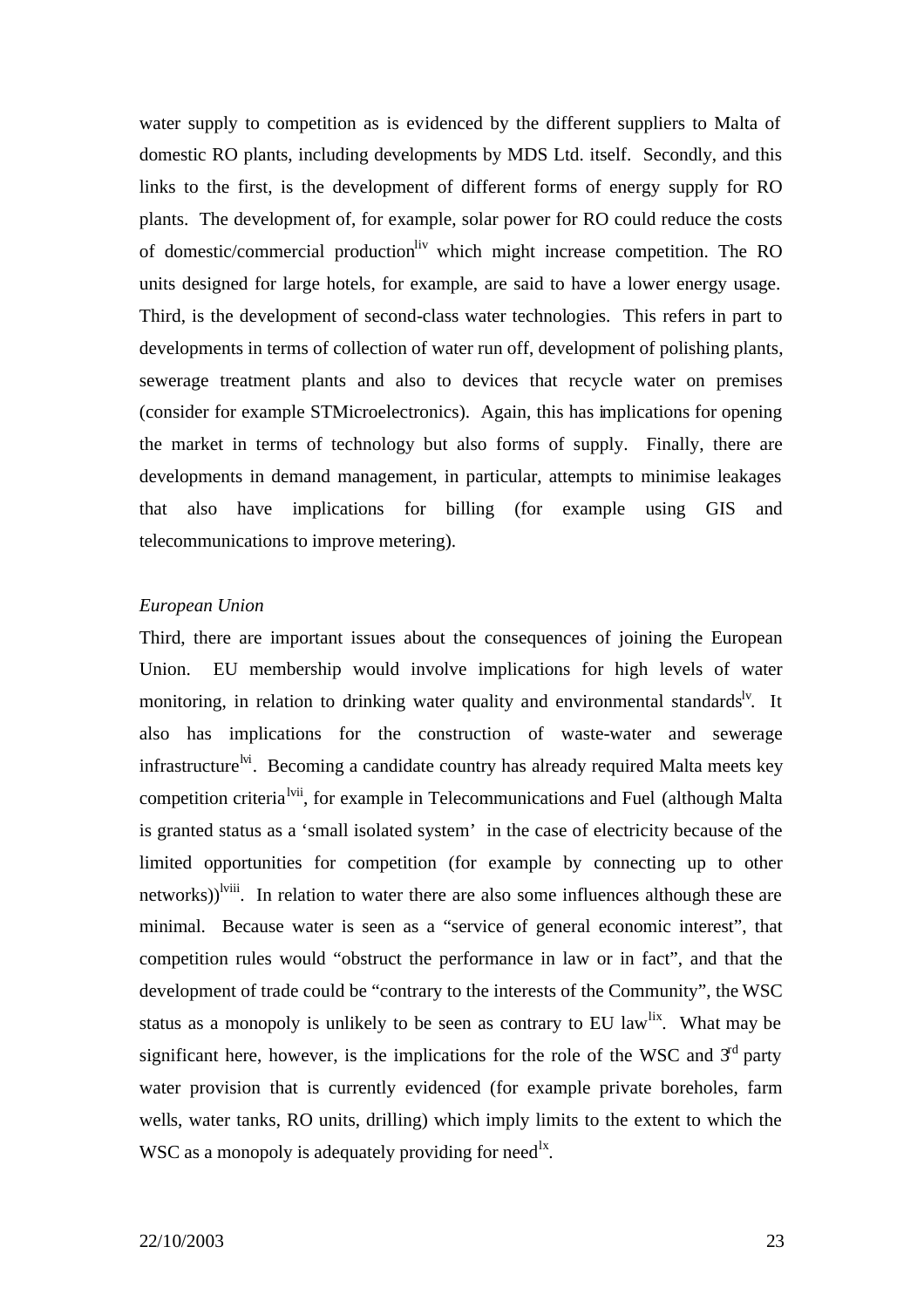### *Environmental Concerns*

Finally, important to future developments are environmental concerns. Important to the development of this emerging trajectory will be the Structural Plan (2000-2010) which is currently under consultation and aims to 'increase the quality of life in Maltese Islands by social and economic development and environmental stewardship, within a framework for sustainable development'. The plan is exploring different future growth scenarios being evaluated by transport-demographic modelling and strategic and environmental assessment<sup> $|x|$ </sup>. The question here will be the extent to which liberalisation will be limited by limits to growth but also the extent to which environmental concerns might be addressed by new technological developments that are enable by opening up particular sectors to competition, as argued by AD and the NGOs.

### *Future Trajectory*

The economic, social and political context of the Malta is one in which liberalisation of the water sector is very unlikely to be introduced. That said, challenges to the orthodox opinion are potentially there in terms of the already existing private forms of water supply (from agricultural abstract to bottled drinking water). While these forms of provision suggest that justification of monopoly provision is problematic, that is because the monopoly is failing to provide for all water needs, hitherto these are seen as marginal and not likely to disrupt the widespread view that water must remain a precious national resource. Water scarcity coupled with Malta being a 'small isolated system' suggest then that liberalisation is not an option.

Form of privatisation are, however, emerging. Already mentioned are the informal abstraction in the agricultural sector and the widespread use of bottled drinking water. In additional, technological developments enabling private forms of supply are seen as worthy of investment by hotels wanting to ensure acceptable and reliable levels of water supply, particular for the tourist trade. The extent to which technological developments will lead to further privatisation remains to be seen and in part will coevolve in relation to improvements made in the general water supply managed by the WSC.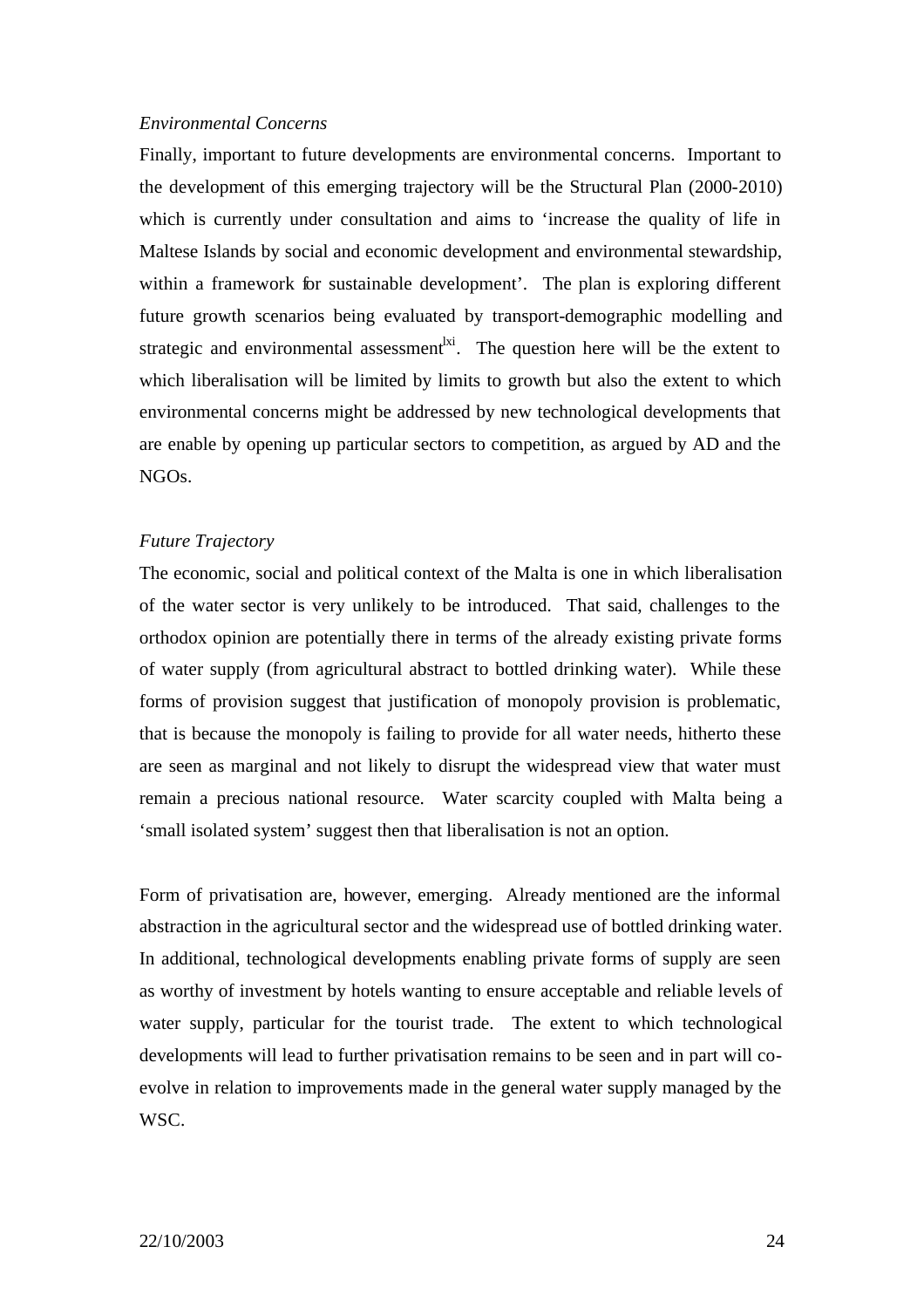In relation to the general water supply the main impetus is on forms of commercialisation. There are explicit attempts at introducing commercial practices into the management of the WSC and its subsidiary units. How far this might be developed, for example contracting the operation of RO desalination units to private sector companies remains to be seen. Certainly there are no public discussions of this possibility.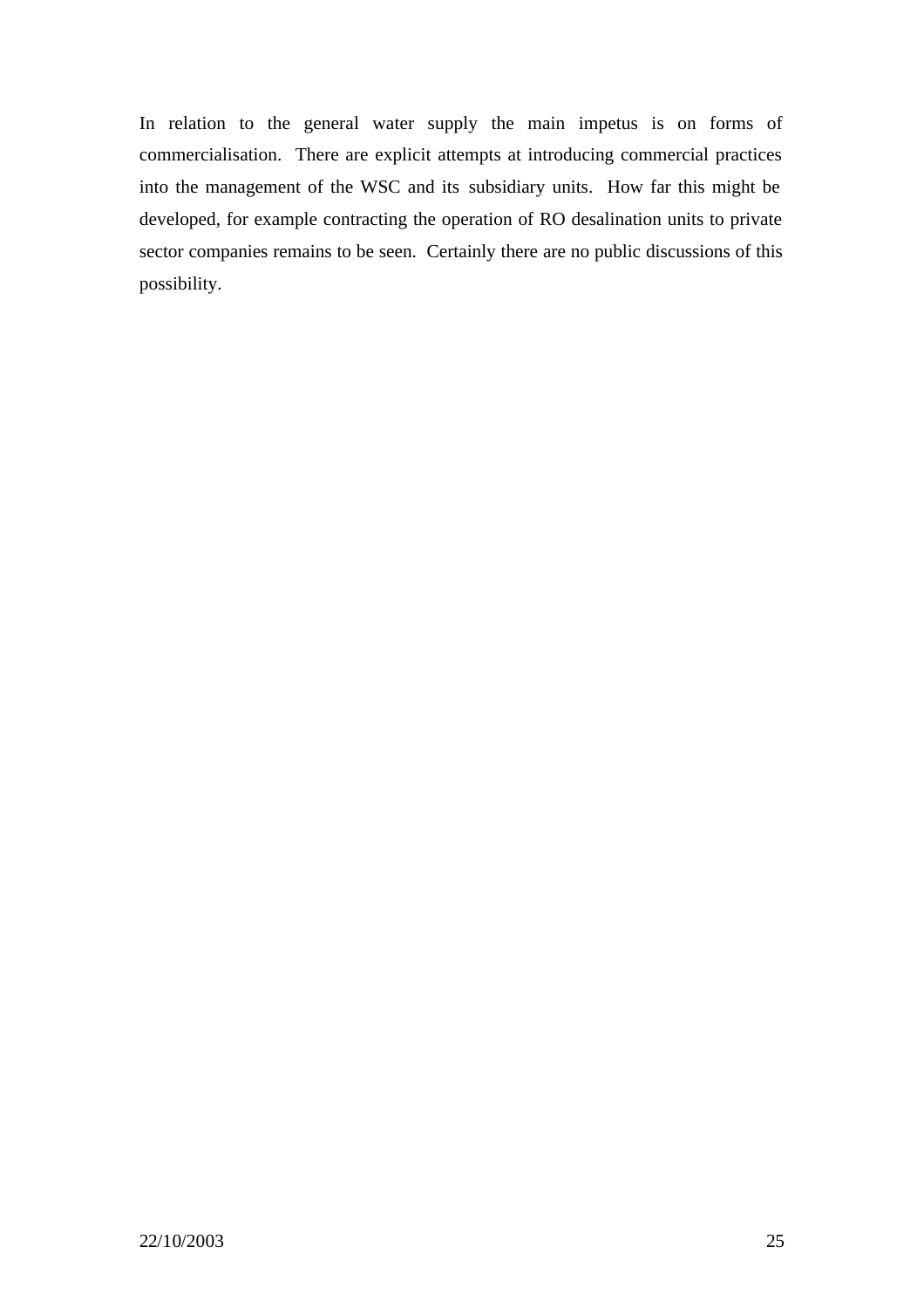### **5. Summary**

The aim of this report has been to characterise the current status of liberalisation of the water sector in Malta with a view to identifying key issues in relation to future trajectories. Water scarcity in Malta means that while water is perceived as a scarce resource and potentially subject to strong competition, its status as an important social right as well as its role in the economic infrastructure is such that there has been a general political consensus that liberalisation should be limited and water production and supply be the responsibility of a monopoly provider, the Water Services Corporation. There have however been various aspects of commercialisation, privatisation and liberalisation in different forms, as well as continued government subsidy, EU grants for infrastructural developments and regulation (for water quality and the environment). It seems likely that future developments will see further kinds of commercialisation (for example developing further business units within the WSC), privatisation (for example linking tariffs to costs as well as private RO water supply), liberalisation (for example competition for private RO plants) and regulation (for example to meet EU criteria). Important to understanding the possibilities of the future trajectory is technological development. The success of RO as well as developments in waste-water recycling suggest that the scarcity of water is no longer such an issue. Coupled with new demands from the EU for drinking water quality new avenues for the water sector may well open up. So while in the near future little radical change can be anticipated in the water sector there may well be new possibilities opening up in the longer term.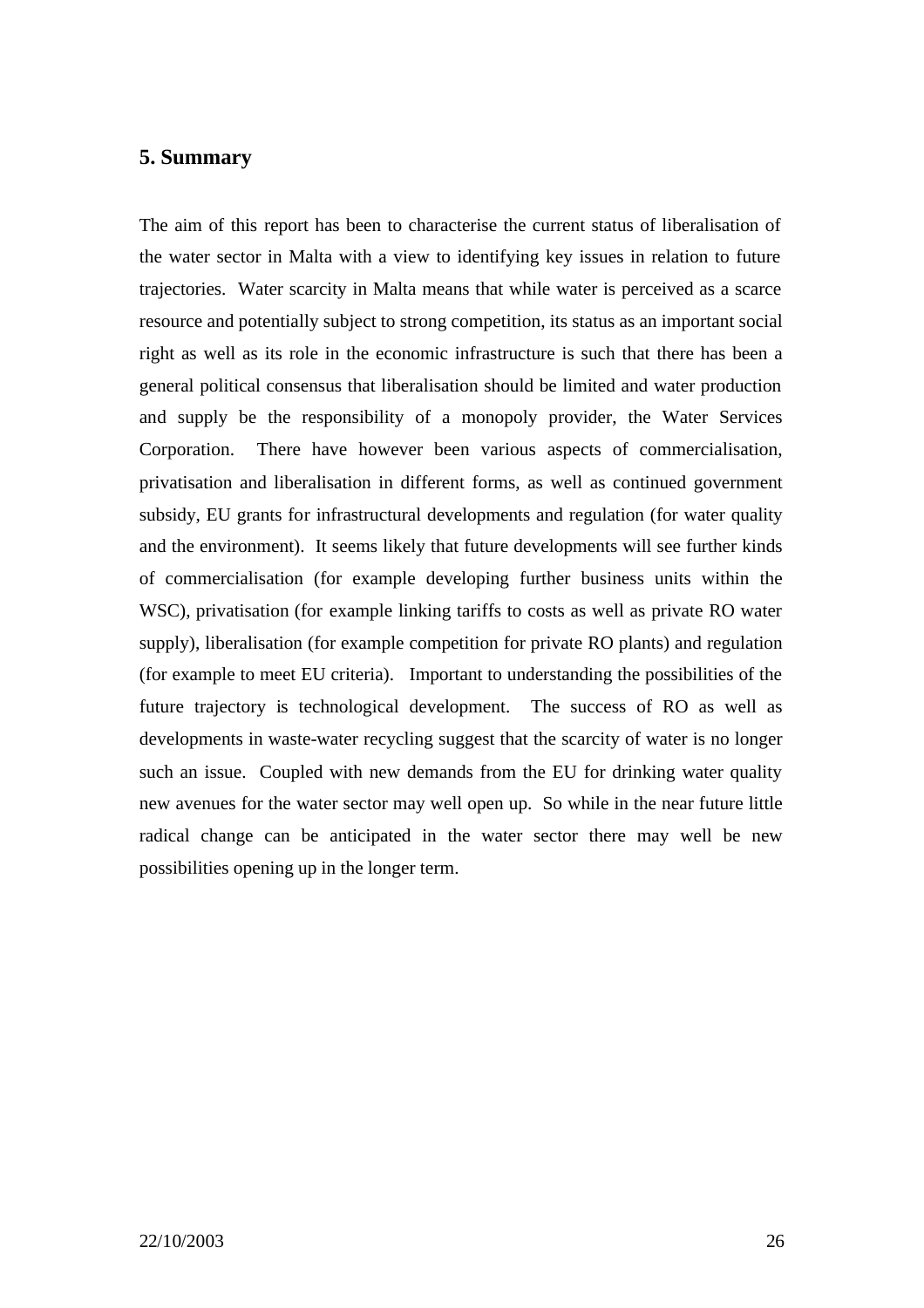<sup>i</sup>Main sources for this section unless otherwise referenced: Axiak, V., V. Gauci, et al. (2002). State of the Environment report for Malta. Malta, Ministry for Home Affairs and the Environment and Bonello, B (2002) Utilities Topic Paper. Draft for Public Consultation. MEPA

<sup>i</sup>See also: http://www.cnie.org/pop/pai/water-14.html; Bremere, I., M. Kennedy, et al. (2001) "How water scarcity will effect the growth in the desalination market in the coming 25 years." Desalination 138: 7-15.

ii See: WSC (2002). Evolution of Water Production in Malta. Malta; Riola, A. (2001). "Maltese experience in the application of desalination technology." Desalination 136: 115-124.

 $N$  Note that while these 2 reservoirs have approximately 3 days national supply the reservoir system does not connect to all areas of Malta and hence some areas are dependent on direct production from RO.

v Key source: WSC (2002). Annual Report 2001-2002. Malta, Water Services Corporation; Bonello, B. (2002). Utilities Topic Paper: Draft for Consultation, MEPA. viA treatment plant which began construction in 1982 was never completed due to recession at the time and subsequently became in a state of disrepair.

vii Key Source: WSC Annual Reports (1999/2000, 2000/2001, 2001/2002) viii WSC (2002) Annual Report www.wsc.com.mt.

 $*$  The Times (2002) WSC workers selling more water even as productive decreases. 27<sup>th</sup> November

x Source EUROPA (2000). The Impact of EU accession on Water Services Corporation, Water Services Commission.

xi www.mri.org.com

 $\overline{a}$ 

xii The other departments are: 1) The Pumping Stations and Sewerage Treatment Plant Section has the role to : 'provide reliable continuity in wastewater recycling services, through the efficient installation, operation and maintenance of plant. This section is responsible for the proper operations of all Drainage Pumping Stations in Malta, and the Sewerage Treatment Plant at Sant' Antnin, M'Scala'. 2) The Work Section is mainly for "extensions and upgrading of the Malta Sewerage Network. 3) The planning Section provides architectural, structural and engineering services to the various units within the Drainage Department. 4) The Discharge Permit Unit aims "to protect the Sewerage Treatment Facilities and Sewerage system by offering the necessary scientific (Chemical, Biological and Biochemical) advice to prevent certain contaminants from reaching the sewerage

system'. As well as providing such advice it also has a role is to regulate, monitor and enforce. 5) The Maintenance Section is responsible for upkeep of the sewerage network (including 950 cesspits from households which are not yet served with a sewer).

xiii Source: EMWIS (200?). Summary of Position Paper on Environment - Water Quality.

xiv See http://www.mra.org.mt/water\_legislation.shtml for more information on subsidiary legislation

<sup>xv</sup> The main source for this section unless otherwise indicated is: Philip von Brockdorff (1996) "Privatisation in Malta: Opting for the middle road" Public Policy and Development, 2 (July-December)

xviThe 1970s and 1980s saw government activities rising through taking "control of key sectors of the economy and restricted imports through higher tariffs, quotas and non-tariff barriers. As the government attempted to take full control of key areas of economic activity, public sector employment grew in government departments and state-owned enterprises. Such enterprises comprised of private monopolies and oligopolies (for example telecommunications, airline services and commercial banks) that were nationalised, becoming public monopolies and oligopolies in an attempt to take full control of key areas of economic activity". Consequently investment in the private sector took place mainly in tourist and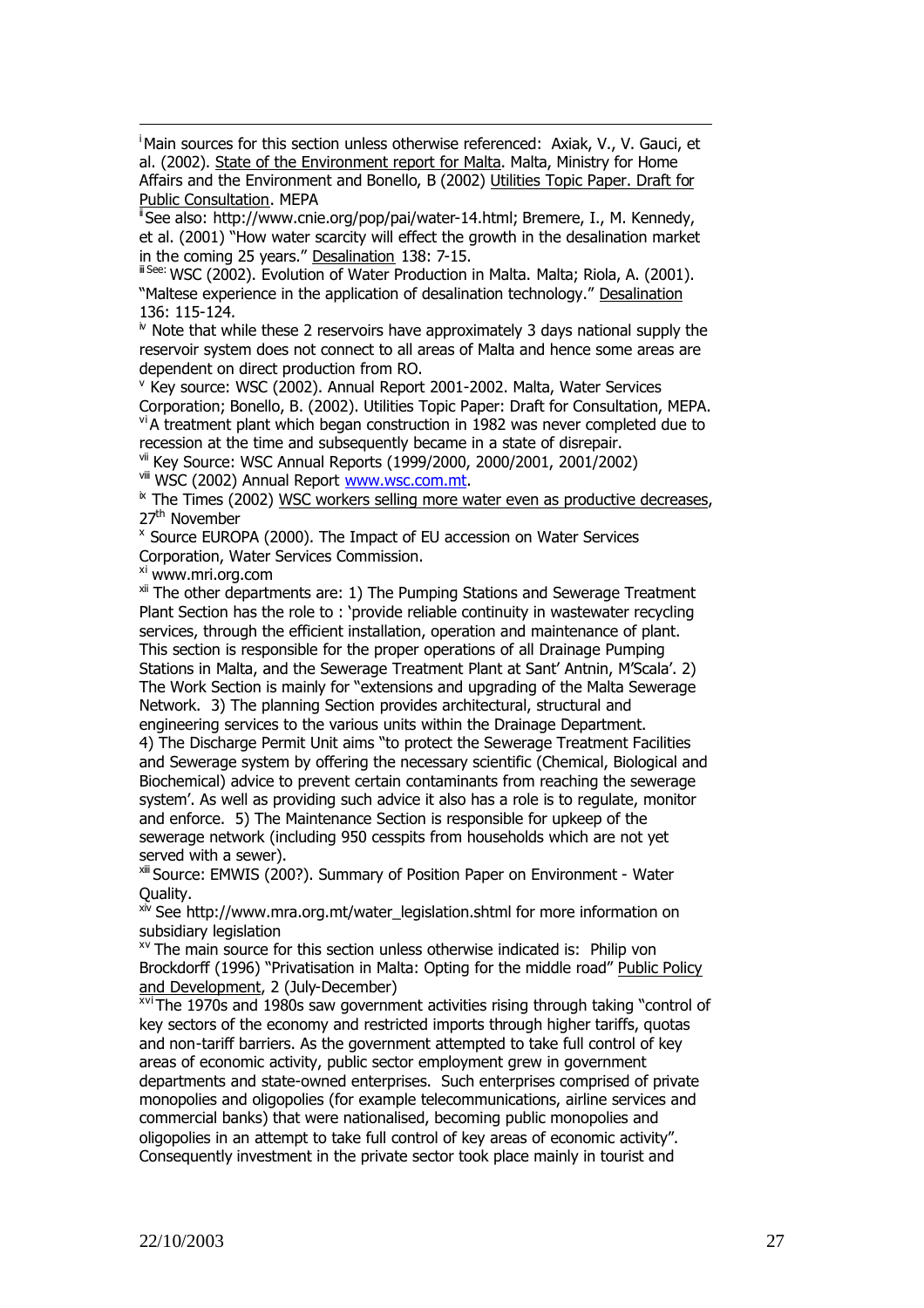retail trades. (Philip von Brockdorff (1996) "Privatisation in Malta: Opting for the middle road" Public Policy and Development, 2 (July-December))

xvii In addition to Water Services, for example, were the Air Terminal, Employment and Training Agency, and Maritime Affairs.

xviii For example water and electricity charges were increased.

xix Source: Bonello, B (2002) Utilities Topic Paper. Draft for Public Consultation. MEPA

xx Key source in this section: Fenech, D. (2001) 'Malta' European Journal of Political Research, 361-364 (40); (2000) 'Malta' European Journal of Political Research, 458-461 (38); (1999)'Malta' European Journal of Political Research, 457-463 (36); (1998) 'Malta' European Journal of Political Research, 465-470 (34); (1997) 'Malta' European Journal of Political Research, 439-445 (32); (1996) 'Malta' European Journal of Political Research, 411-414 (30).

 $\overline{x}$ xi Source: EUROSTAT (2001). EU Enlargement. Key Data on the Candidate Countries. Luxembourg, Eurostat.

xxii Source: EMWIS (200?) Summary of Position Paper on Environment - Water **Quality** 

xxiii Calleja, E. (2002) 'Managing the Transition from a Department of Government to a Regulator', address to conference (title?), organised by Inst. of Public Admin. And Management with Staff Development Organisation. 15th March

http://www.mra.org.mt/Downloads/Presentations\_and\_speeches/Speech\_020315 Regulation.pdf

**xxiv** Central Bank of Malta:

 $\overline{a}$ 

http://www.centralbankmalta.com/site/pr1main.asp?ItemID=241

xxv AD (2002) Position Paper on the Development of a Strategy for the Exploitation of Renewable Energy Sources for Electricity Generation

http://www.alternattiva.org.mt/

xxvi Alternattiva Demokratika – The green party Position Paper on Waste Management: comments on project description statement, 20th May 2002, http://www.alternattiva.org.mt/

xxvii See for example Media Release (26-11-2002) "Oil spill disaster: Malta has a constructive role to play" in which AD argue joining the EU will strengthen the EU's influence on the International Maritime Organisation who regulate shipping; Malta having the 4th largest merchant fleet in the world.

xxviii Alternattiva Demokratika – The green party Position Paper on Waste Management: comments on project description statement, 20th May 2002, http://www.alternattiva.org.mt/

xxix GWU Privatisation in Malta www.gwu.org.mt/privatisation\_e.html xxx Alternattiva Demokratika – The green party Position Paper on Waste Management: comments on project description statement, 20th May 2002, http://www.alternattiva.org.mt/

xxxiComments on the Malta Draft Report on Sustainable Development for Johannesburg Earth Summit, 7th June 2002 http://www.alternattiva.org.mt; Briguglio, M. The Greens Civil Society and democracy, www.timesofmalta.com 1/12/02

xxxii For example DE & SO SPRINGWATER Domestic reverse osmosis units E-mail: vassallod@global.net.mt; FM Environmental (Malta)

www.fmenvironmental.com.mt; Tua engineering Ltd ww.tuaend.com <sup>xxxiii</sup> See the Malta Independent 17<sup>th</sup> July 2000

(http://www.archive.independent.com.mt/2000/0717/b06.htm)

xxxiv See www.business-line.com/business-weekly/archives/330/02.htm.  $x$ <sup>xxxv</sup> Times 27<sup>th</sup> November 2002 'WSC selling more water even as production falls' xxxvi For example it is exploring the possibility of contracting out monitoring activities (MRA (2002) Response to the consultation on the implementation of the Water Framework Directive, www.mra.org.mt/Downloads/Consultations/ Response\_to\_WFD.pdf)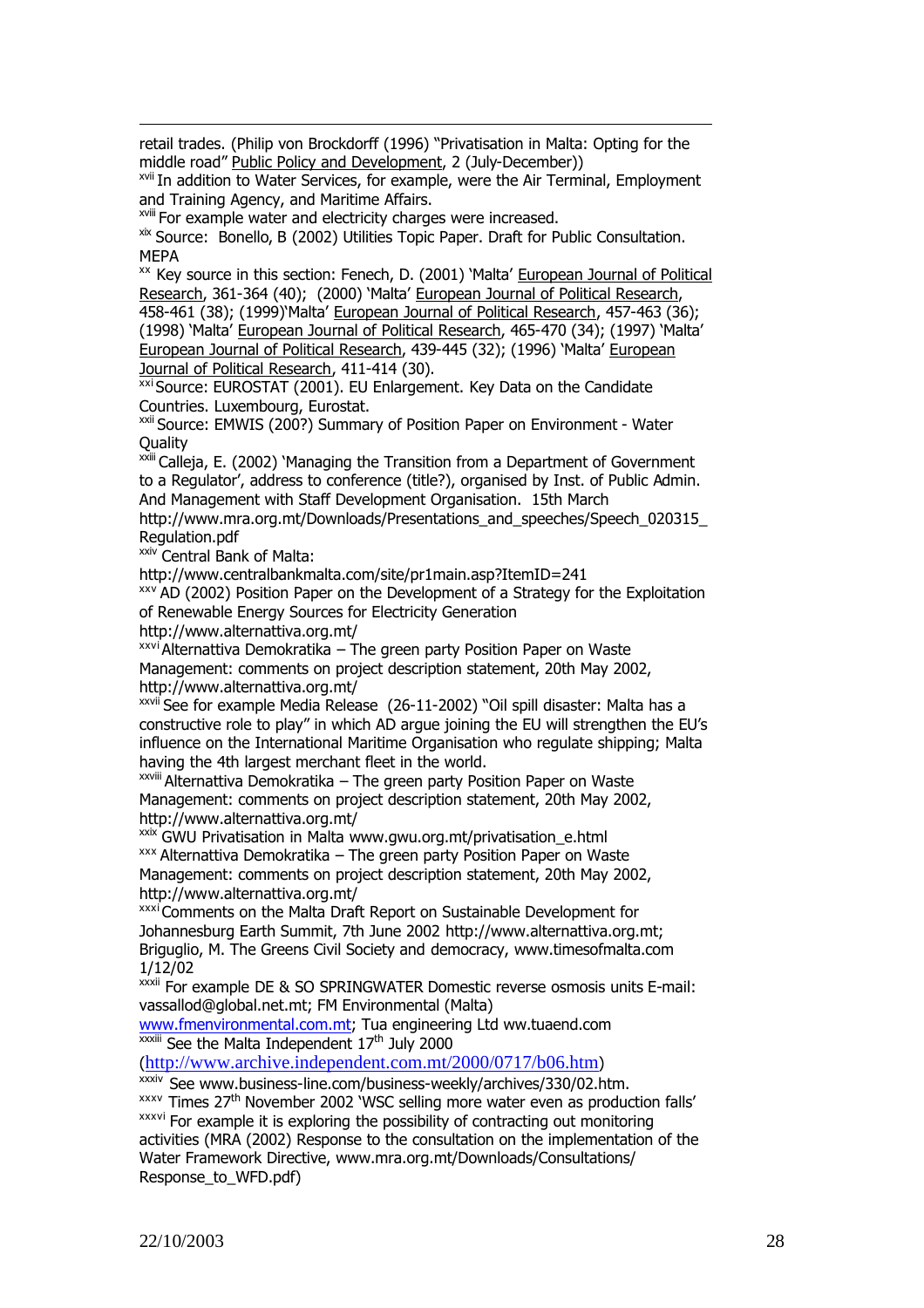xxxviiBonello, B. (2002). Utilities Topic Paper: Draft for Consultation, MEPA; also http://www.archive.independent.com.mt/2000/0717/b06.htm; The Malta and Financial and Business Times, The Eden Ice Arena's Green Machine 8th August 2001; there are various domestic supplies (example DE & SO SPRINGWATER Domestic reverse osmosis units E-mail: vassallod@global.net.mt; FM Environmental (Malta) www.fmenvironmental.com.mt; Tua engineering Ltd

#### www.tuaend.com)

 $\overline{a}$ 

xxxviii See www..st.com/stonline/company/environm/report99/enrep2.htm. STMicroelectronics report a range of interventions to reduce their water consumption, namely, recycling

 $x$ <sup>xxxix</sup> Source: The Times WSC selling more water even as production falls,  $27<sup>th</sup>$ November 2002

xl "WSC considering buying worthless stock to save MDS subsidiary", The Times August 21st

 $x$ <sup>ii</sup> Indeed, the Malta Times reports (August  $7<sup>th</sup>$  2002) that the WSC has agreed to gradual increases to wages and that (November  $27<sup>th</sup>$ ) this will contribute to a rise in the government subsidy to the WSC.

 $x$ <sup>lii</sup> Most recently, for example, see Water plant shutdown hits consumers in 24 localities The Times, Friday August the 9<sup>th</sup>,

www.timesofmalta.com/core/print\_articile.php?/id=106498

x<sup>iii</sup> Riola, A. 2001 Maltese experience in the application of desalination technology Desalination 136 (115-124) www/elsevier.com/locate/desal

 $x$ liv See for example 'How to avoid half truths' The Times, August 24<sup>th</sup> 2002

xlv Reported in the Times (2002) WSC Deep Debt, November 13th

xlvi Research is exploring possibilities for alternative forms of power, for example Solar Desalination (see Institute for Environmental Technology, www.um.ed.mt/ietmalta).

xlvii MRA (2002) Response to the consultation on the implementation of the Water Framework Directive, www.mra.org.mt/Downloads/Consultations/

Response\_to\_WFD.pdf; this includes concerns about land development  $x$ <sup>Nviii</sup> There is a particular concern with houses being converted to flats increasing the number of users.

 $x$ <sup>lix</sup> For example see 'Drinking Water in Mosta' The Times October  $1<sup>st</sup>$  2002 <sup>1</sup>Axiak, V., Pavlakis, P., Sieber, J., Tarchi, D. (2000) Re-assessing the Extent of Impat of Malta's (Central Mediterranean) Major Sewerage OutfallUsing ERS SAR Marine Pollution Bulletin 40 (9) 734-738

 $\,$  The WSC Annual report for 2001/2successful at maintain water supplies with use of RO plants (from 50 to 60% of water supply) went 'unnoticed by the public'; however in 2002 there have been are shutdowns because of problems with the energy supply (see Water plant shutdown hits consumers in 24 localities The Times, Friday August the 9<sup>th</sup>,

www.timesofmalta.com/core/print\_articile.php?/id=106498)

li See for example Calleja, E. (2002) 'Managing the Transition from a Department of Government to a Regulator', address to conference organised by Institute of Public Administration and Management, and the Staff Development Organisation, 15th March 02,

http://www.mra.org.mt/Downloads/Presentations\_and\_speeches/Speech\_020315 Regulation.pdf

 $\mathbb{I}$  In the waste sector, for example AD point out that the tender for implementation of the waste strategy was issued before the formulation of the strategy itself. liv See IET: www.um.edu.mt/ietmalta

 $\mu$  This is also reflected, for example, in the Ministry of Health planning to increase human resources within the environmental Health branch. The EU seems to influence then the role of monitoring, for example Malta has set up the National Commission for Sustainable Development (under the Environment Protection Act 2001) which has been set up to implement the EU environment Acquis. See